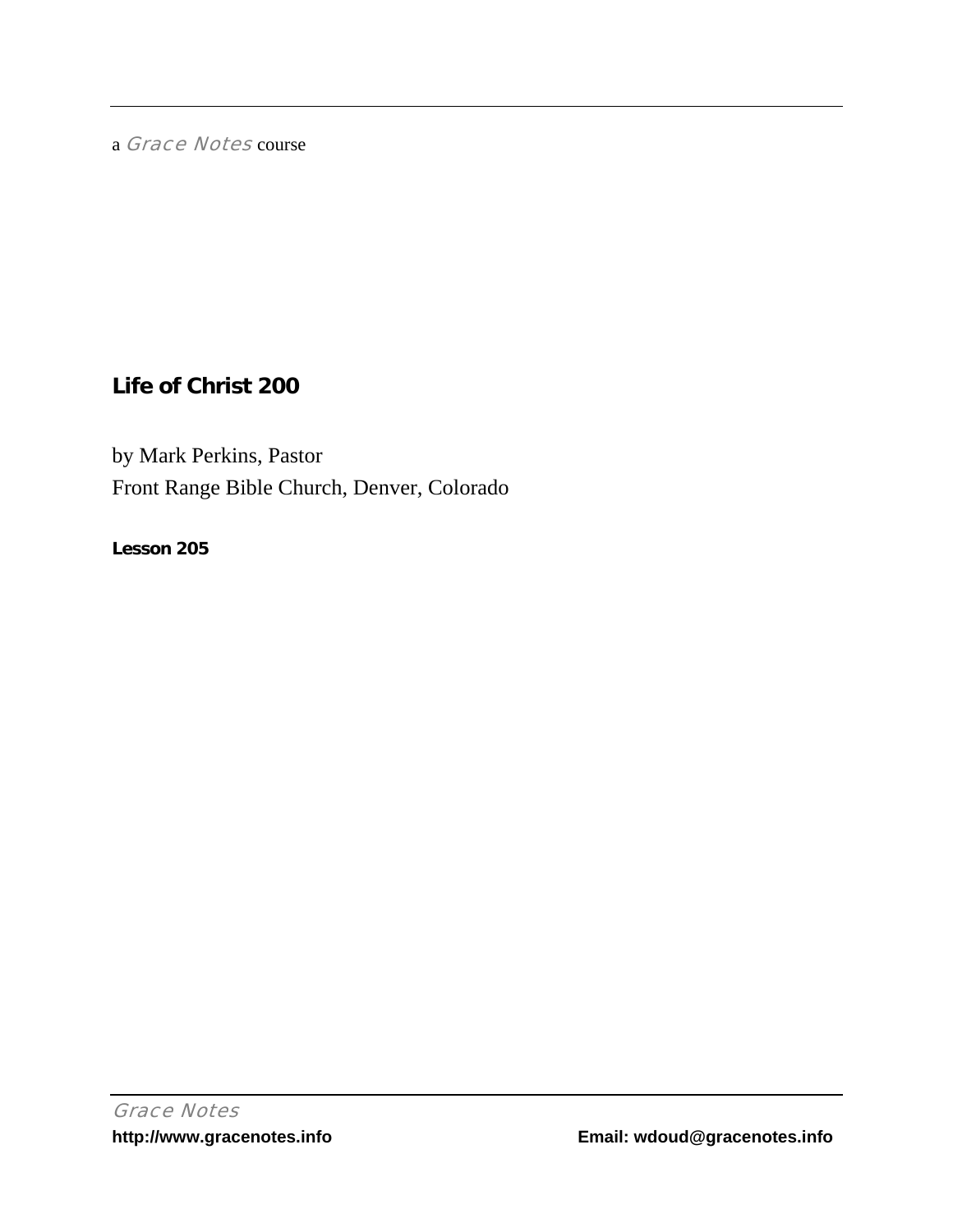## Life of Christ 205

### **Contents**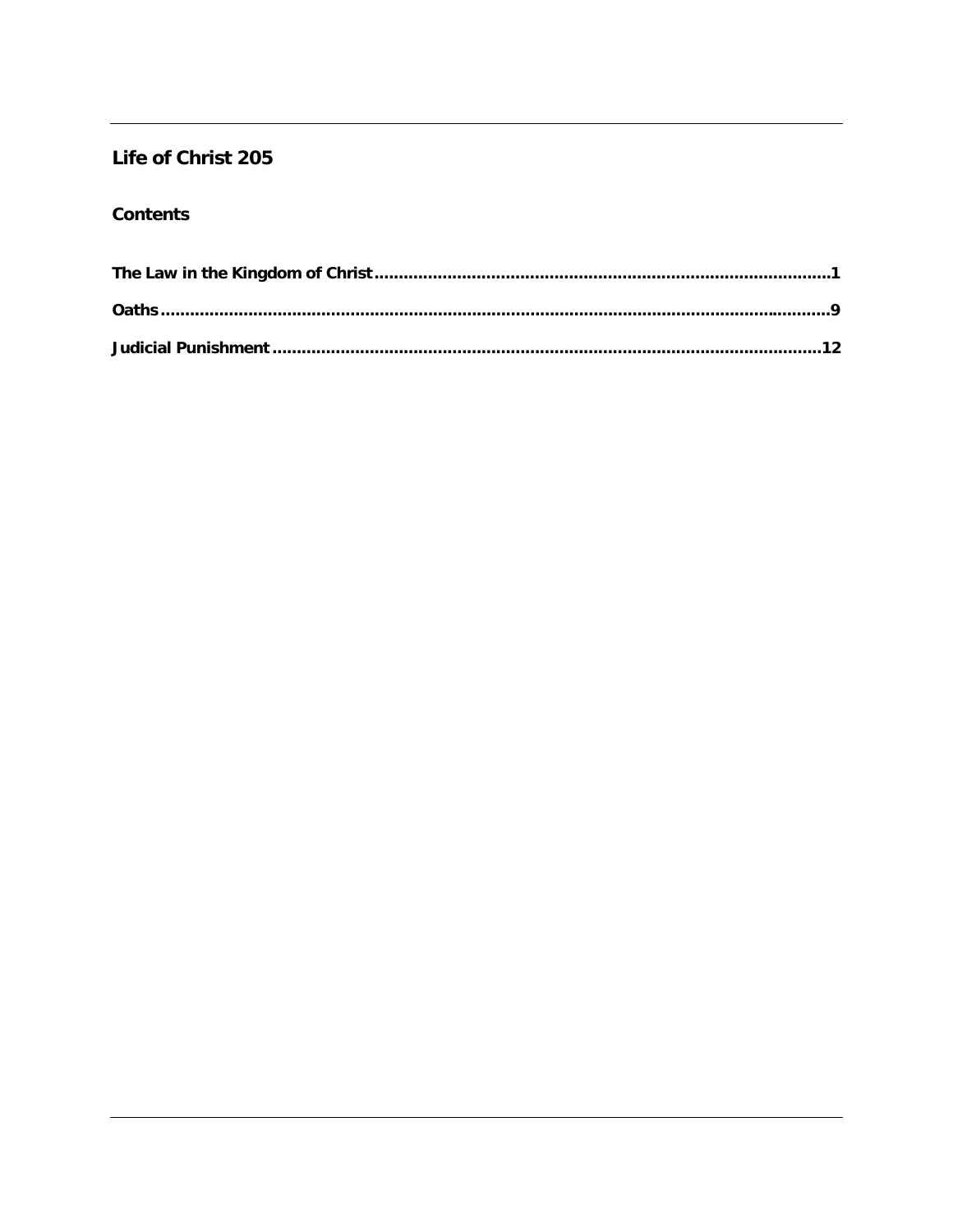#### <span id="page-2-0"></span>**The Law in the Kingdom of Christ**

Matthew 5:21-48

Introduction.

The bulk of this passage has to do with laws of divine establishment. Christ's spiritual code is the beatitudes; He now announces His establishment code.

The foundation for this entire passage lies with the four preceding verses.

In other words, whatever Christ says about the Law in verses 21-48, it is not about breaking a jot or tittle of it. This discourse is not about changes to the substantial truth of the Law.

There will be no change to the definitions of sin. Not in any way. There could not be if God is immutable.

There will be no change to the punishment for violations of establishment laws. The punishment for murder is still a life for a life, with no exception.

Therefore, Christ's discourse here does not introduce a new morality. He does not invent a new category of sin which is the mental attitude sin. He does not!

2 Samuel 11:1-5, "Then it happened in the spring, at the time when kings go out to battle, that David sent Joab and his servants with him and all Israel, and they destroyed the sons of Ammon and besieged Rabbah. But David stayed at Jerusalem. Now when evening came David arose from his bed and walked around on the roof of the king's house, and from the roof he saw a woman bathing; and the woman was very beautiful in appearance. So David sent and inquired about the woman. And one said, 'is this not Bathsheba, the daughter Eliam, the wife of Uriah the Hittite:' And David sent messengers and took her, and when she came to him, he lay with her; and when she had purified herself from her uncleanness, she returned to her house. And the woman conceived, and she sent and told David, and said, 'I am pregnant'."

The time is one year after the death of David's father, Nahash, king of the Ammonites. David became incensed at the rejection of his consolation by the recognized sons of Nahash, and so he made war against them (2 Samuel 10).

Remember that Joab is David's nephew, and actually a grandson of Nahash by Zeruiah, David's sister by birth.

"Then it happened in the spring, at the time when kings go out to battle..." Although David had commanded his army to many victories, and was still a relatively young man, he refused to personally lead his army against the Ammonites. The reason is simple: he knew his revenge motivation against this nation was wrong, and that to destroy them from a personal vendetta was even worse.

David lacked the courage of his convictions, and worse, he sent a man to make war against his own grandfather.

This in itself points to the appropriate nature of Absalom's revolt.

God's discipline is always perfectly appropriate: because of David's sin here, Absalom his own son revolted against him.

Having sent to destroy by warfare his own biological family, and having done so from illicit motives, David paces his roof nervously and there sees a beautiful woman in the act of bathing.

What better way to pass the time than a conquest of his own?

When David discovers that this woman is the Jewish wife of a Gentile warrior, his revenge motivation becomes greater and greater. David does not want this woman because of her beauty, but because she represents everything that David ever hated, including his own mother.

So David chooses to sin the identical sin of his biological father so as to satisfy the lust for revenge in his soul. While his troops fight the war at the front, David fights the war at home, exacting something appropriate in his mind.

The woman conceives, and tells David of the problem.

David has the perfect solution: he plans to hide his sin by bringing her husband back home. Any soldier knows that this will result in an amorous reunion (vv.6-8)!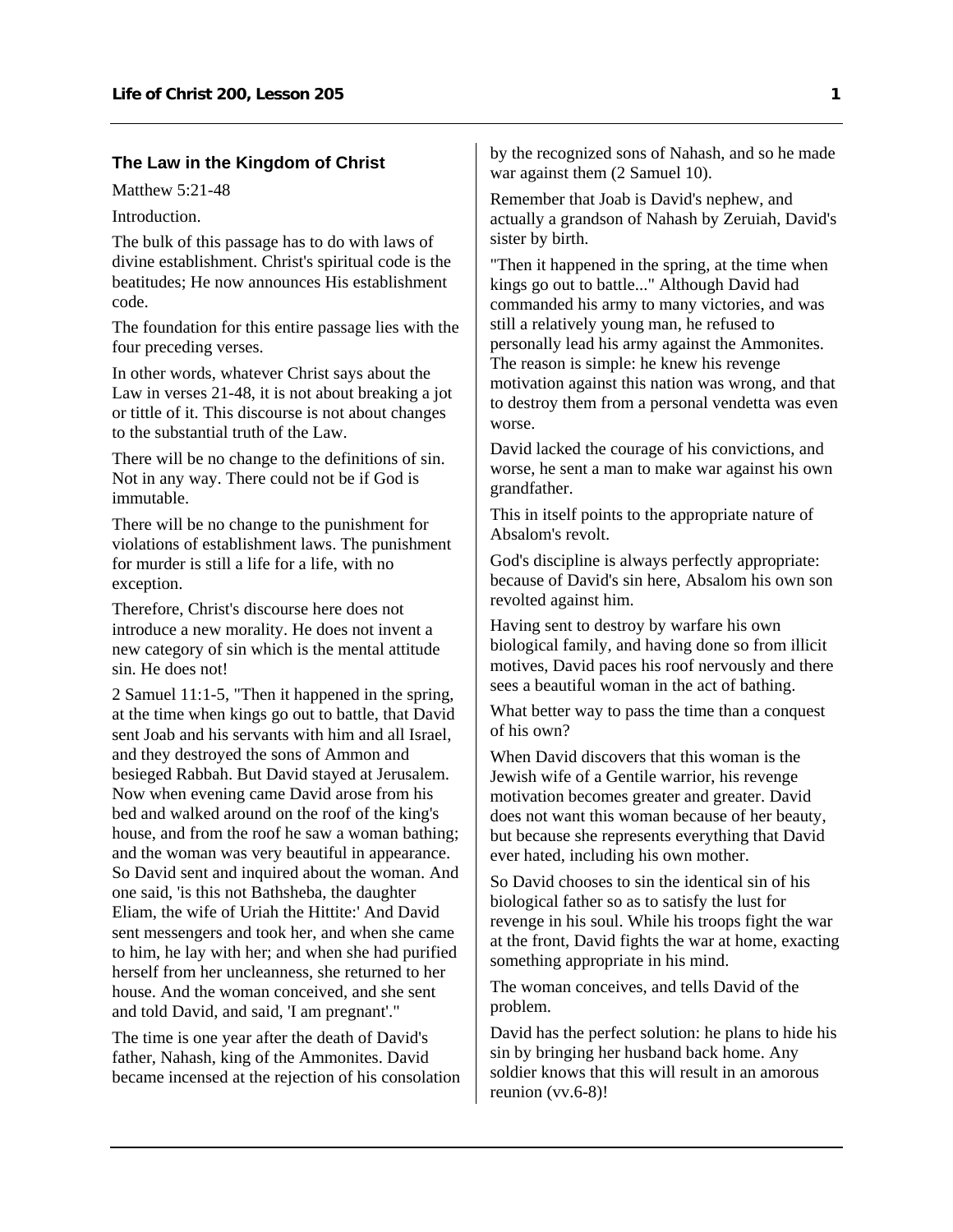But Uriah is a true leader of men, and will not take time with his wife while his men are still fighting in the field (vv.9-13).

So David has to silence the man, so that he can perpetrate his lie and cover his adulterous affair.

David arranges for Uriah's death in battle, and Uriah is indeed killed by the Ammonites (vv.14- 25).

David has a visit by Nathan the prophet, who predicts the death of his child, and the coming revolt from his own royal family.

David then produces the fifty first Psalm, a Psalm of confession he confession his sin with Bathsheba, and worships God.

However, 2 Samuel 12:21-23 reveals David's disingenuous nature at this time, "Then his servants said to him, 'What is this thing that you have done? While the child was alive, you fasted and wept; but when the child died, you arose and ate food.' And he said, 'While the child was still alive, I fasted and wept; for I said, Who knows, the Lord may be gracious to me, that the child may live. But now he has died; why should I fast? Can I bring him back again? I shall go to him, but he will not return to me.'"

This is wrong. First, David disbelieved the prophet Nathan, who revealed the unchanging Word of God to him. That David should hope against the divine decree and reject the authority of God's appointed prophet shows that he has yet to recover.

Second, David puts on the outward form of repentance in order to get something from God, and when it does not work, he abandons it. This is utter hypocrisy, and reveals that David still remains in the cosmic system.

David then marries Bathsheba after her period of morning, and the child is born and then dies. David's discipline has only begun.

Joab finally wins victory in the siege of Rabbah, the capital of Ammon, and holds off until David can arrive to apply the coup de grace and thus take credit for the victory. David brings with him all the people of Israel. All the people.

David dashes to Rabbah and does the deed like the evil man he has become. 2 Samuel 12:29-30 is

worth our time, "So David gathered all the people and went to Rabbah, fought against it, and captured it. Then he took the crown of their king from his head; and its weight was a talent of gold, and in it was a precious stone; and it was place on David's head. And he brought out the spoil of the city in great amounts."

David ends his revenge by enslaving the captives of Rabbah, which is recorded in verse 31, "He also brought out the people who were in it, and set them to labor at saws, iron picks, and iron axes, and made them pass by the brick mold. And thus he did to all the cities of the sons of Ammon. Then David and all the people returned to Jerusalem."

Note: the NASB version tries to indicate that David had the Ammonites tortured and killed; this is incorrect by the original Hebrew, which can be confusing.

The key to the original Hebrew is the word MALBEN, which is erroneously translated 'brick kilns'. It should be brick mold...

Now if this does not illustrate the existence of mental attitude sin before the Sermon on the Mount, then nothing does. However, there are many other passages that function in this way.

Genesis 6:5, "...his heart was evil continually."

Psalm 14:1, "The fool has said in his heart 'There is no God'."

Jeremiah 17:9, "The heart is more deceitful than all else and is desperately sick; who can understand it?"

The first section, verses 21-26, "21 You heard that it was said to the ancients, 'You will not commit murder': and, 'whoever murders, will be guilty before the court.' 22 But I say to you that everyone who is angry with his brother will be guilty before the court; and whoever says to his brother, 'Raka' will be guilty before the Sanhedrin; and whoever says, 'Fool' will be guilty unto the Gehenna of the Fire. 23 Therefore if you are presenting your gift upon the altar and there remember that your brother has something against you, 24 leave your gift there before the altar and go first to be reconciled with your brother, and then after coming back present your gift. 25 Come to be likeminded with your adversary at law quickly, during what time you are with him on the way, so that the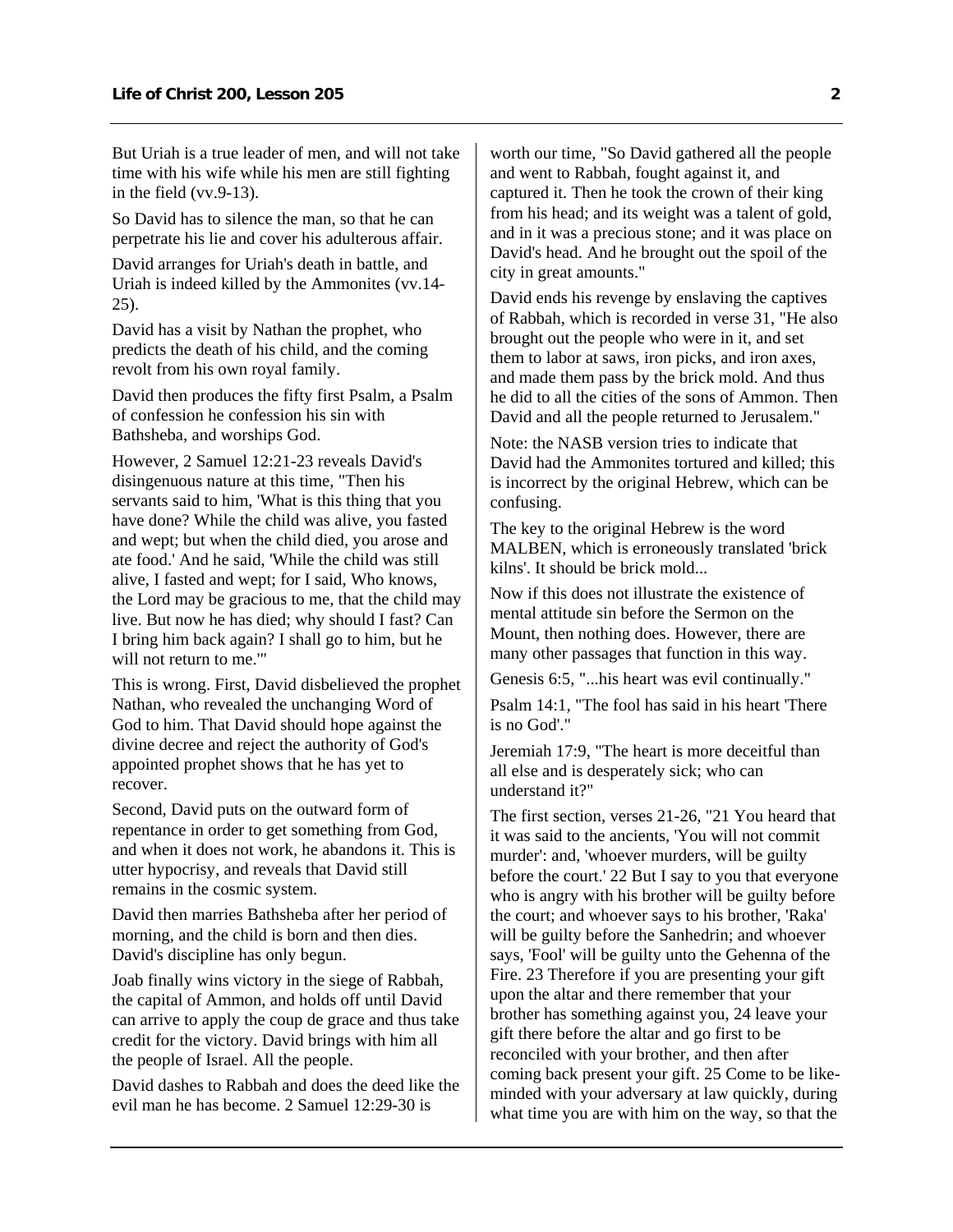adversary might never give you over to the judge, and the judge to the bailiff, and you might be thrown into prison. 26 Truly I say to you, you will definitely not come out of there, until you have paid the last penny."

The outline:

The ancient Law of Moses concerning murder and its penalty, v.21.

The extension of the penalty of murder for mental and verbal sins, v.22.

The application to the realm of priorities, vv.23- 24.

The hopelessness of fighting the court of Christ, vv.25-26.

The ancient Law of Moses concerning murder and its penalty, v.21, "You heard that it was said to the ancients, 'You will not commit murder': and, 'whoever murders, will be guilty before the court.'"

Christ quotes from one passage, and then compiles a couple of concepts from several sources.

Christ quotes from the ten commandments, out of Exodus 20:13 and Deuteronomy 5:17.

Then He puts together some other things:

The Lex Talionis, Leviticus 24:17-20, "And if a man takes the life of any human being, he shall surely be put to death. And the one who takes the life of an animal shall make it good, life for life. And if a man injures his neighbor, just as he has done, so it shall be done to him: fracture for fracture, eye for eye, tooth for tooth; just as he has injured a man, so it shall be inflicted on him."

The need for jurisprudence through the courts, Deuteronomy 16:18, "You shall appoint for yourself judges and officers in all your towns which the Lord your God is giving you, according to your tribes, and they shall judge the people with righteous judgment."

Christ has a point. First that not one jot nor one tittle will not pass from the Law; and second, that the Law has certain provisions concerning the act of murder, namely, the provision of capital punishment after the conduct of proper jurisprudence.

The extension of the penalty for murder to mental and verbal sins, verse 22, "But I say to you that

everyone who is angry with his brother will be guilty before the court; and whoever says to his brother, 'Raka' will be guilty before the Sanhedrin; and whoever says, 'Fool' will be guilty unto the Gehenna of the Fire."

The key word of the entire verse is ENOCHOS, which means liable to a penalty of the Law, or guilty.

There are three tiers to the verse with regard to the courts:

The court is the regular court of law, or the local court, from the Greek word KRISIS; the equivalent would be the city or county court.

The SANHEDRIN is equal to the supreme court of any nation. It was the most powerful court of the Jews, and Christ's hearers would identify it as the highest legal authority in Judaea.

There is of course the highest court of all, and that is the court of the Gehenna of the Fire.

The locality of Gehenna was in Jerusalem, and Jeremiah 19:5-6 identifies this place as the final place for the administration of the fifth cycle of discipline on the nation, "They have built the high places of Baal to burn their sons in the fire as offerings to Baal - something I did not command or mention, nor did it enter my mind. So beware, the days are coming, declares the Lord, when the people will no longer call this place Topheth or the Valley of Ben Hinnom, but the Valley of Slaughter."

It was the place of child sacrifice, and the fire is the identification with the burning fires of sacrifice to Baal.

It would become the place where the Jews were slaughtered for their sins by the final attack of the Babylonian armies.

Therefore this represents the administration of the fifth cycle of discipline when the supreme court of heaven steps in and rules because of the failure of the nation to take hold of the delegated authority through the laws of divine establishment and punish their own criminal offenders.

At each tier, there is a crime that is liable for the penalty for murder.

At the local court level, there will be trials for those who are angry with their brothers.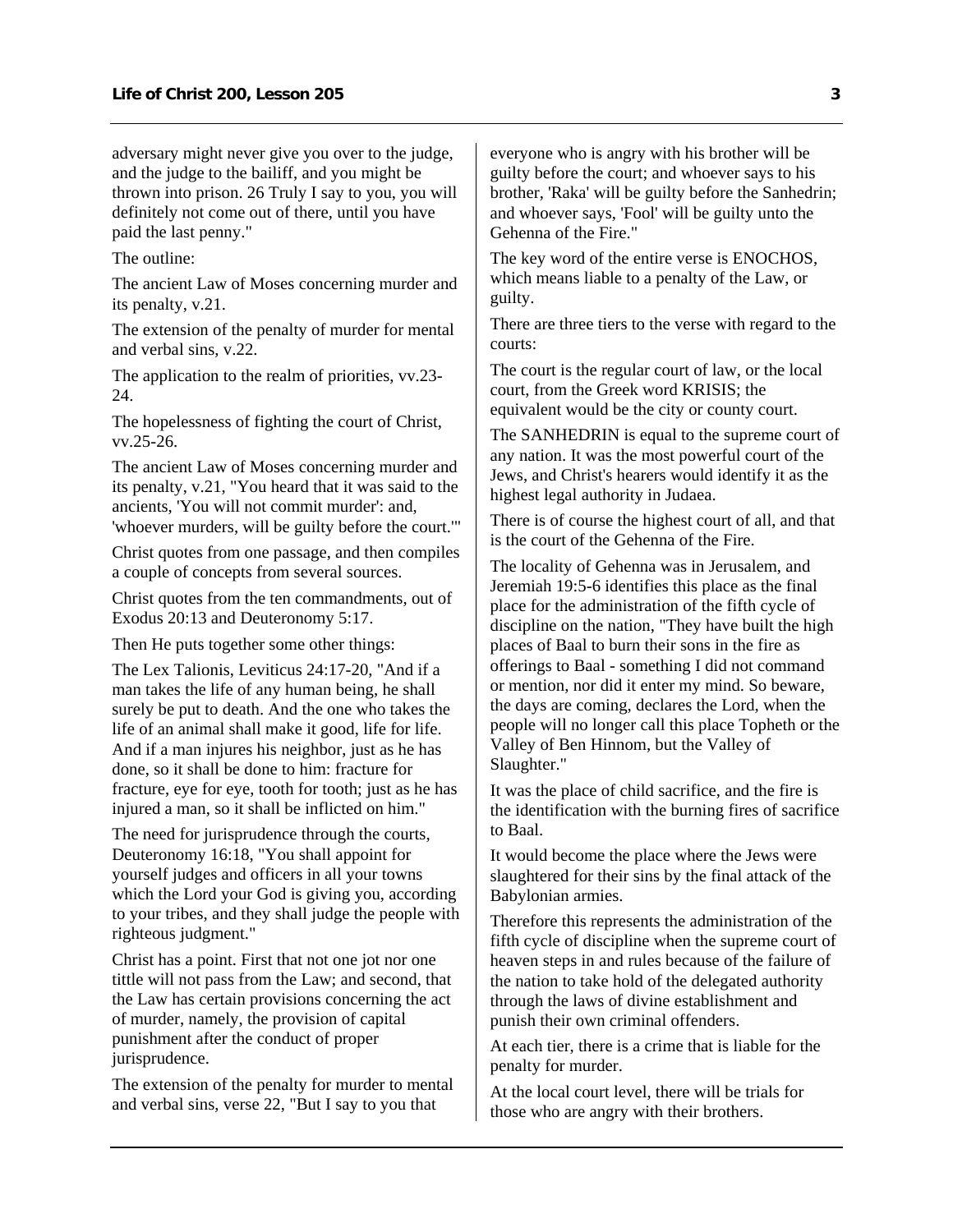1. The Greek present participle is ORGIZOMENOS, which denotes a present state of judgmental wrath.

Mental attitude judgmental wrath is the seed from which all murder grows. When one man murders another it is the ultimate and final expression of judgment.

In the millennium, with the world under the rule of Jesus Christ, and the devil incarcerated in Hades, the mental attitude sin of ultimate judgment will result in capital punishment!

The reason for this is simple: there is no overt sin of murder that is not preceded by the mental attitude sin of murder.

Capital punishment is truly a preventative for any sin for which it is a penalty.

Therefore, if capital punishment is extended back to the mental attitude sin part of murder, many more, in fact the vast, vast majority of murders will be prevented. All overt sins start in the soul. If they are stopped there, then far fewer will come to fruit.

This is one of the conditions for the fantastic, ideal conditions of the millennium.

In the millennium, there will be thought police.

The reason that there can be no establishment punishment for mental attitude and verbal sins before the millennium is the inevitable distortion and abuse of jurisprudence that would come about due to the cosmic deceptions of the devil's world.

10. With a ruler who knows the thoughts and intents of the heart perfectly, with a perfect judge, there is no distortion of jurisprudence.

11. John the apostle understood this clearly (see 1 John 3:11-15 addenda).

At the human supreme court level, the one who says 'Raka' to his brother will be guilty unto capital punishment; guilty as for murder.

RAKA comes from an Aramaic word, REQA, which means 'empty-headed fool'. This is a pretty vindictive and vitriolic version of verbal sin.

This is a verbalization of judgment from one person to another; it is the verbal expression of the mental attitude judgment. It leads to a murder conviction in a higher court.

This verbalization of judgment is construed to the crime of murder; it is the verbal equivalent of ORGIZOMENOS.

The verbalization of any mental attitude sin is quite an advance in severity. It is a sin which will be liable to the appeal courts, and of course the courts of Christ's kingdom are perfectly efficient. If you are guilty, you will be found guilty.

At the level of the supreme court of heaven, whoever says 'fool' will be guilty unto the Gehenna of the Fire.

The first thing to notice is the exclusion of a target for the epithet. Christ leaves it out for the sake of brevity, but it is intended to be 'brother'.

The word MORE easily translates into the English 'moron'. It is the Greek equivalent of RAKA.

The preposition EIS controls the phrase 'the Gehenna of the Fire'. This simply shows that this is the limit for all judgment; that the Gehenna of the Fire is the final court.

Summary of this verse.

See SLANDER addendum.

Mental attitude or verbal judgment, especially blanket judgment, will be liable to the harshest of penalties in the millennium.

This harsh penalty of capital punishment will be one of the primary reasons for the ideal conditions of the millennium. With a strict limit on mental attitude and verbal sin, that vast majority of strife that characterizes planet earth under Satan will be gone.

Fear not! With Satan and the fallen angels bound, there will be very little temptation from the world. Perfect environment reduces temptation! There will be no such thing as peer pressure at this time!

The combination of the rule of Christ and the incarceration of the devil will keep temptation to an absolute minimum; there will be few instances of capital punishment.

The application to the realm of priorities, vv.23- 24, "Therefore if you are presenting your gift upon the altar and there remember that your brother has something against you, 24 leave your gift there before the altar and go first to be reconciled with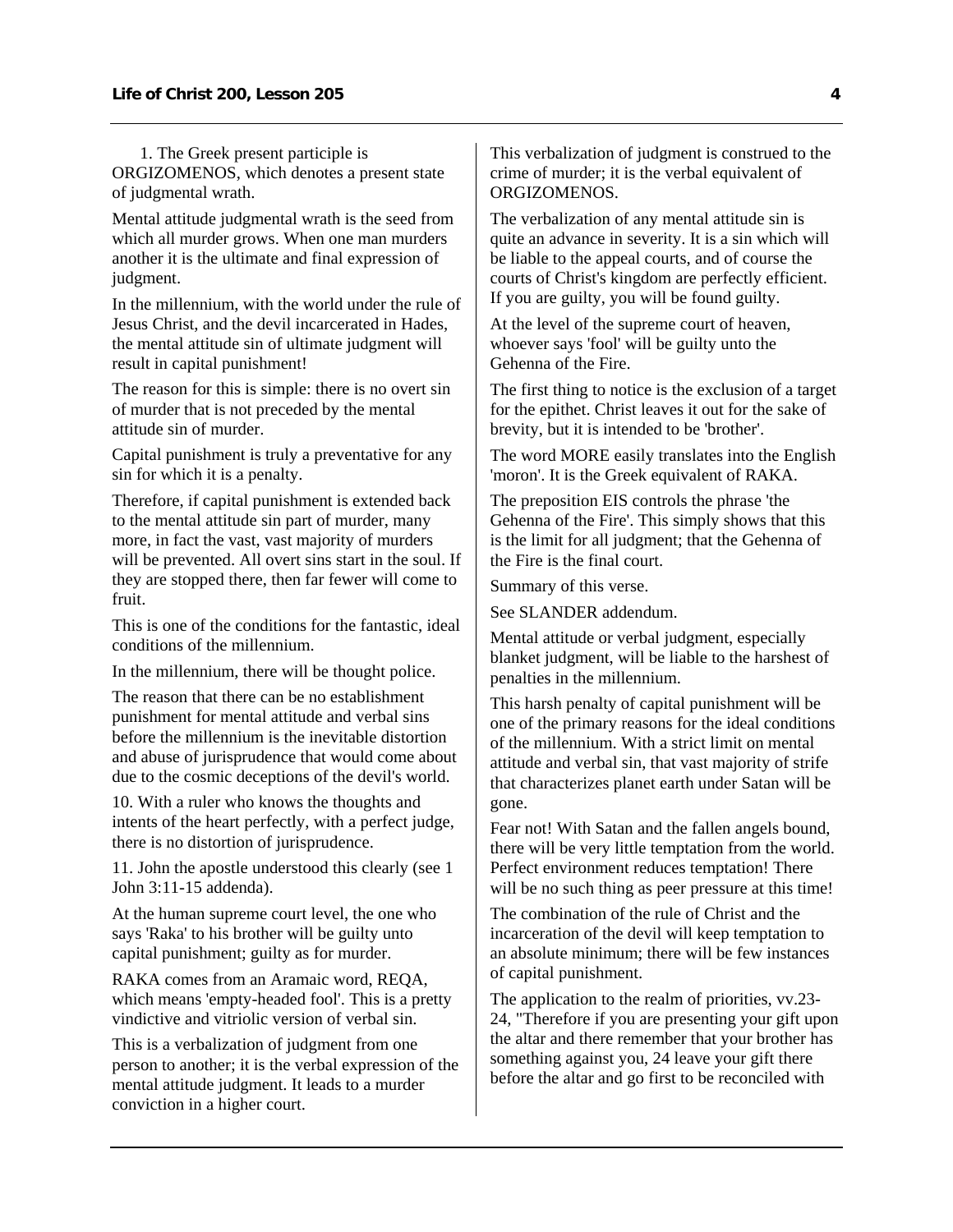your brother, and then after coming back present your gift."

Now this verse does not regard the subject as sinful; on the contrary, the brother is the one who is sinful, and the subject is the one who has a responsibility to save him.

When you have a wrathful mental attitude, you have something against someone; when you say RAKA to someone, you have something against that person; even when you just say MORON, there is judgment against another.

Now if you are worshipping God, and you remember not that you have mentally or verbally judged someone else, but rather that someone else might have a reason to mentally or verbally judge you, it is time to temporarily interrupt your worship.

Being reconciled with your brother means that you must resolve the case he might have against you. If you have done something wrong to your brother, if he might be tempted to judge you, you must resolve the matter.

The grave consequences of such things in the millennium is enough so that you would want to interrupt your worship to take care of things.

The application during the church age is less so than during the millennium, but James 5:16 still applies: "Confess your sins to each other and pray for each other so that you may be healed."

The hopelessness of fighting the court, vv.25-26: "25 Come to be like-minded with your adversary at law quickly, during what time you are with him on the way, so that the adversary might never give you over to the judge, and the judge to the bailiff, and you might be thrown into prison. 26 Truly I say to you, you will definitely not come out of there, until you have paid the last penny."

These verses remain specific to the subject. That is, they are not general statements about the conduct of lawsuits, but specific to inevitability of justice in the millennium.

In other words, they are spoken by Christ with a gleam in His eye.

The adversary is none other than Christ Himself, and the time you are with Him on the way is the time that you have while you are on planet earth. Since the context takes the process of the court all the way to the Supreme Court of Heaven, the ultimate judge and lawgiver is present in this passage.

Since the subject of the passage is the crowd, and Christ has made the crowd into suspects, the adversary is Christ Himself.

Christ urges his listeners to get to know their adversary at Law on the way to the courts.

The courts here are the courts of eternity.

The Judgment Seat of Christ, the evaluation of all Church Age believers.

The baptism of fire, which is the judgment of all unbelievers of the tribulation, both Jew and Gentile, Mt 25:31-46; Ezek 20:33-48.

The evaluation of all tribulational believers, both Jew and Gentile, Mt 25:31-46; Dan 12:2-3.

At the great white throne, there are three categories of judgments.

The judgment of believers.

All believers who lived before the incarnation, both Jew and Gentile, are judged at this time.

All Millennial believers are judged at this time.

The judgment of unbelievers. All unbelievers in history, except those of the tribulation, are judged at this time. Mt 25:3146, Ezek 20:3238, Rev 20:7- 10.

The judgment of all fallen angels at the end of the Millennium. Their sentence was passed before time began, but its execution is not carried out until the end of human history.

Christ commands us to become like minded with Him on the way to our eternal judgment. The Greek participle is EUNOON, which describes mental compatibility, comradeship, and even friendship.

Coming to a like-minded state with Christ can only be accomplished through the faith perception of the truth.

The Bible is the mind of Christ (1 Corinthians 2:16). It is through our study of God's word that we become like-minded with the Son of God, Jesus Christ.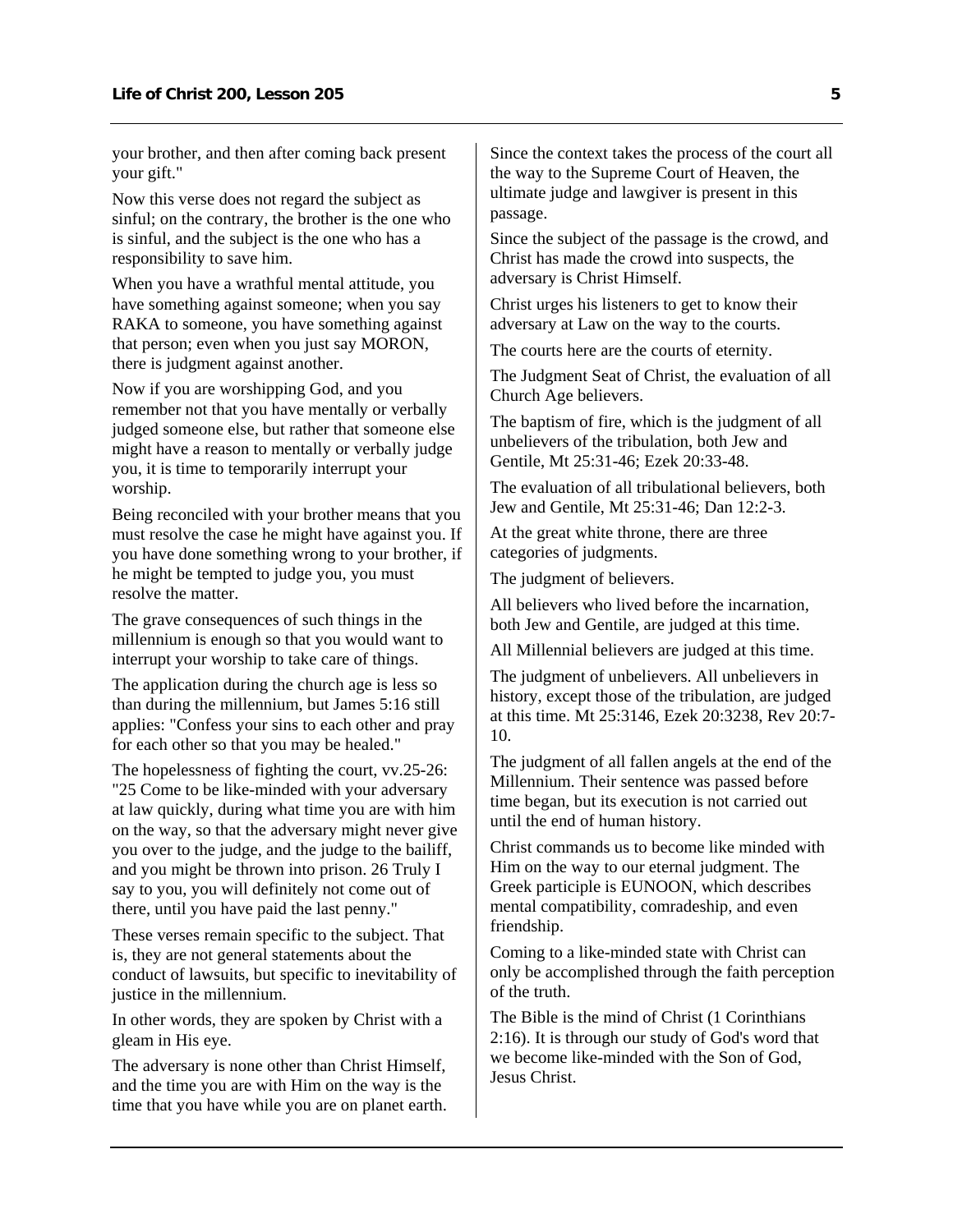It is easy to see the wisdom in the fulfillment of this command.

Since Christ is our final judge, the final judge of all mankind, it is imperative to become likeminded with Him on the way to our final judgment.

If you are like-minded with your final judge, your final judgment is certain to go well.

The command to become like-minded with the adversary at Law is especially pertinent because judgment from the Supreme Court of Heaven will be characterized by perfect justice, and by its finality.

Being thrown into jail is the equivalent of eternal condemnation, and no one will escape there until they have paid the last penny. Unfortunately, there is no money in hell, and no way to obtain any.

Christ finishes the discourse with the principle of the inescapability of hell.

The second section, verses 27-30: "27 You heard that it was said, 'Do not commit adultery'. 28 But I say to you that everyone who looks at a woman to desire her has already committed adultery with her in his heart. 29 Now if your right eye causes you to stumble, snatch it out and throw it from you. For it is better for you that one of your members be destroyed and not your whole body be cast unto Gehenna. 30 And if your right hand causes you to stumble, cut it off and throw it from you. For it is better for you that one of your members be destroyed and not your whole body be thrown out into Gehenna."

Again Christ begins with a statement from the ten commandments, this one from Exodus 20:14 and Deuteronomy 5:18.

And again, His intent is not to destroy the Law, for nothing is to pass from the Law until the very end of human history.

But once again, Christ is going to extend the penalty into the realm of the mental attitude. He does so with some harsh standards.

He uses the phrase, 'everyone who looks at a woman to desire her.'

The use of PROS plus the infinitive mood indicates purpose. Here it is PROS plus the infinitive mood of EPITHUMEO, which means 'to desire' something.

EPITHUMEO goes beyond a simple acknowledgement of attractiveness.

It describes a legitimate desire to enjoy the charms of the thing or person admired.

So in Christ's kingdom, you can look at another woman, but you cannot do so with the intent of desire.

If the purpose in you heart is desire, then you have already committed adultery in your heart.

It is easy and appropriate to apply some of the principles from the preceding passage.

If mental attitude murder caused one to be guilty before the courts, and incurred the appropriate penalty, then so also would mental attitude adultery.

So it does. And the penalty for adultery from the establishment code is clear:

Leviticus 20:10, "If there is a man who commits adultery with another man's wife, one who commits adultery with his friend's wife, the adulterer and the adulteress shall surely be put to death."

Deuteronomy 22:23-24, "If there is a girl who is a virgin engaged to a man, and another man finds her in the city and lies with her, then you shall bring them both out to the gate of that city and you shall stone them to death; the girl, because she did not cry out in the city, and the man, because he has violated his neighbor's wife."

So what Christ does here is extend the penalty for adultery into the mental attitude realm. It is important to note that although Christ does not mention guilt before the courts, it is clear that He intends it so.

Also the principle of the stumbling block applies to adultery.

No man or woman should do what might encourage adulterous thoughts in the other.

This includes what is spoken, or what is worn (or what is not worn).

Of course, exercise common sense; it is not necessary for women to wear a beer barrel or a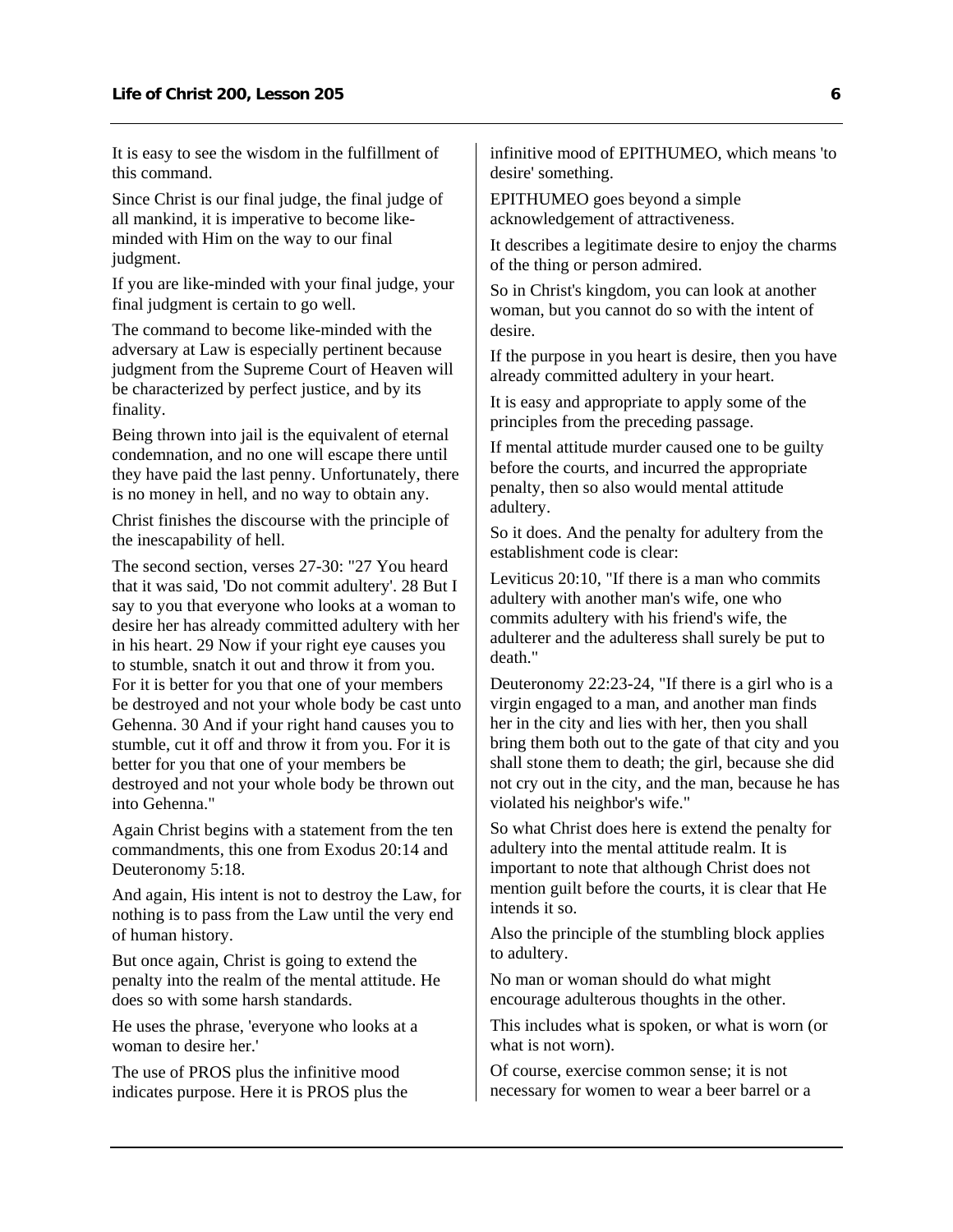tent, and our society is now so degenerate that even moderate prudence in clothing is enough.

Christ also adds something here that is appropriate to the battle against mental attitude sin during the millennium: "29 Now if your right eye causes you to stumble, snatch it out and throw it from you. For it is better for you that one of your members be destroyed and not your whole body be cast unto Gehenna. 30 And if your right hand causes you to stumble, cut it off and throw it from you. For it is better for you that one of your members be destroyed and not your whole body be thrown out into Gehenna."

Christ depicts a swift and violent act in the snatching out of the eye and throwing it from you; He preaches immediate action.

This is not recommended action for the church age; there is some application here, but not the same kind of violence is required.

The casting of the body unto Gehenna is the casting of the human body, not the resurrection body. The use of the word SOMA here restricts the interpretation of GEHENNA to a receptacle for the human body.

See the doctrine of burial and cremation.

When a body was cast into Gehenna, it was a clear indication that capital punishment had taken place.

Therefore, during Christ's millennial rule, capital punishment will extend to the mental realm for the sin of adultery.

Although there is no straight application to the plucking out of an eye or the cutting off of a hand, there is a common sense application to life in the church age.

If there is something that is a source of temptation to sin of any kind, especially if your willpower has been weakened by cosmic involvement, then you must be separated from that thing.

The epistles confirm this principle.

1 Corinthians 6:18, "Flee immorality. Every other sin that a man commits is outside the body, but the immoral man sins against his own body."

1 Corinthians 10:14, "Therefore, my beloved, flee from idolatry."

2 Timothy 2:22, "Now flee from youthful lusts, and pursue righteousness, faith, love and peace, with those who call on the Lord from a pure heart."

Titus 3:3, "For we also once were foolish ourselves, disobedient, deceived, enslaved to various lusts and pleasures, spending our life in malice and envy, hateful, hating one another."

1 Peter 2:11, "Beloved, I urge you as aliens and strangers to abstain from fleshly lusts, which wage war against the soul."

1 Peter 4:1-3, "Therefore, since Christ has suffered in the flesh, arm yourselves also with the same purpose, because he who has suffered in the flesh has ceased from sin. so as to live the rest of the time in the flesh no longer for the lusts of men, but for the will of God. For the time already past is sufficient for you to have carried out the desire of the Gentiles, having pursued a course of sensuality, lusts, drunkenness, carousals, drinking parties and abominable idolatries."

Furthermore, there is the principle of degenerating susceptibility: the more you give in to sin, the more susceptible to sin that you become.

The greater sins breed the lesser sins.

The lesser sins increase the chance that a greater sin might be committed. And a greater sin may include something that is truly a capital crime even in our society!

Romans 1:18-32 contains the doctrine of degeneracy and the principle of degenerating susceptibility. Three times in this passage Paul employs the phrase "God gave them over".

Rom 1:18-19, "The wrath of God is being revealed from heaven against all the godlessness and wickedness of men who suppress the truth by their wickedness, {19} since what may be known about God is plain to them, because God has made it plain to them.

This is the statement of the subject matter of the following passage.

The wrath of God is the expression of His justice in Divine discipline.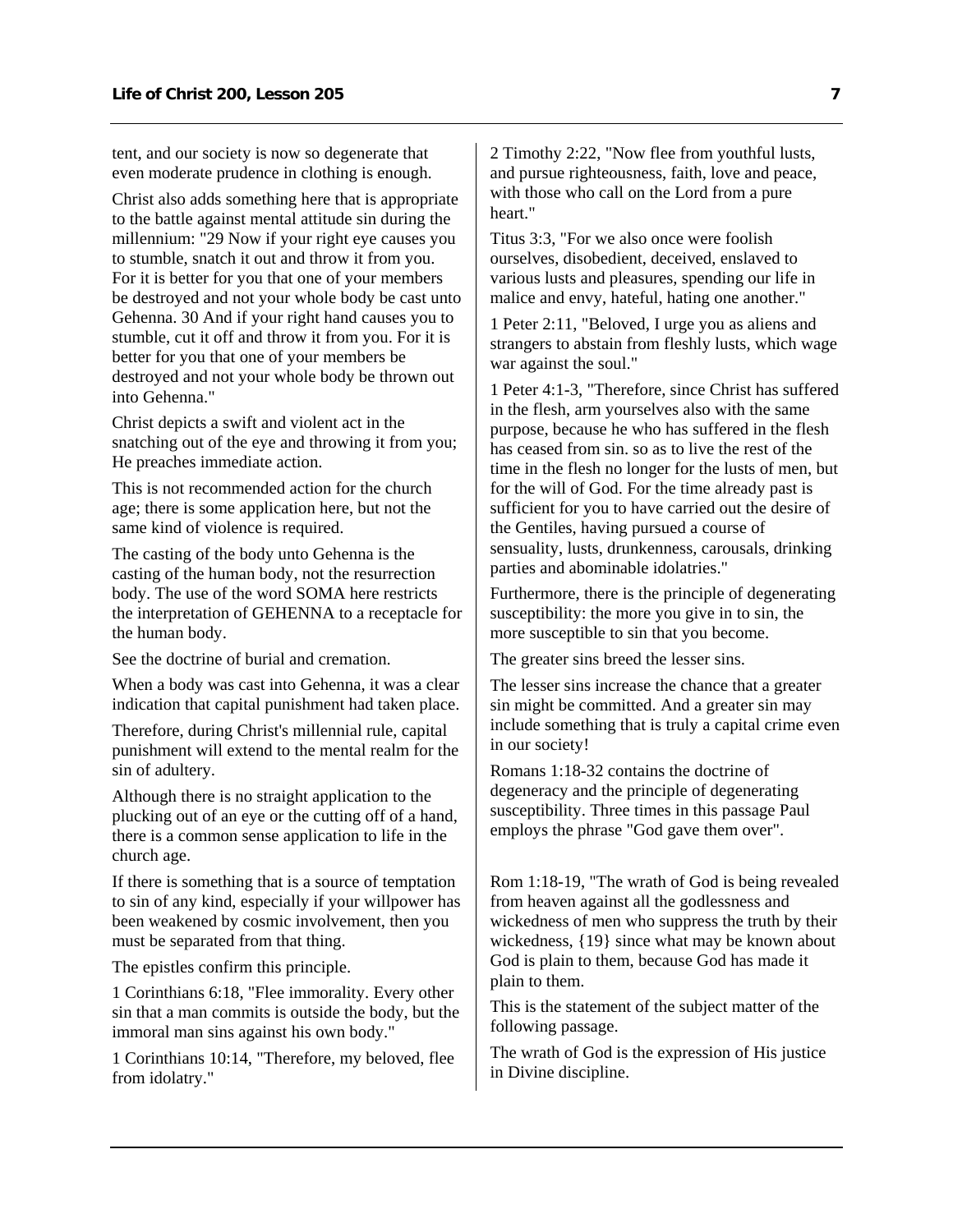The revelation of God's wrath is not mentioned perhaps it could be the AIDS virus in ancient times.

The reason for the wrath of God is plain - people have suppressed the truth of God in their own souls through their involvement in the cosmic system.

{20} For since the creation of the world God's invisible qualities--his eternal power and divine nature--have been clearly seen, being understood from what has been made, so that men are without excuse.

{21} For although they knew God, they neither glorified him as God nor gave thanks to him, but their thinking became a vacuum and their foolish hearts were darkened.

This is a clear reference to bitterness, rejection of the truth, the acceptance of the cosmic counterfeits and lies, and spiritual blindness.

These people are believers.

{22} Although they claimed to be wise, they became fools {23} and exchanged the glory of the immortal God for images made to look like mortal man and birds and animals and reptiles. {24} Therefore God gave them over in the sinful desires of their hearts to sexual impurity for the degrading of their bodies with one another.

These verses clearly refer to the lust pattern and addiction cycle, with emphasis on the category of stimulation lust.

In verse 24, the word paradidomi indicates that God gives these people over for the purpose of discipline.

The discipline is built in to their acts: atimazo indicates that people in this category of lust mistreat and degrade the bodies of those with whom they engage in their activities. This becomes mutual and inescapable.

"{25}They exchanged the truth of God for a lie, and worshiped and served created things rather than the Creator--who is forever praised. Amen. {26} Because of this, God gave them over to shameful lusts. Even their women exchanged natural relations for unnatural ones. {27} In the same way the men also abandoned natural relations with women and were inflamed with lust for one another. Men committed indecent acts with other men, and received in themselves the due penalty for their perversion."

These verses serve as a summary for what has gone before, except with regard to homosexual activity.

Again, there is built-in Divine discipline for this kind of activity.

However, homosexuality brings on another category of degeneracy altogether.

{28} Furthermore, since they did not think it worthwhile to retain the knowledge of God, he gave them over to a depraved mind, to do what ought not to be done, {29} having become filled with every kind of wickedness, evil, greed, depravity, full of envy, murder, strife, deceit malice, are gossips, {30} slanderers, God-haters, insolent, arrogant, boastful; they invent ways of doing evil; they disobey their parents; {31} they are senseless, faithless, heartless, ruthless.

A depraved mind is a built-in category of Divine discipline. It is called adokimon, and it means that the mind no longer has an conscience related to establishment truth.

A mind without an establishment conscience is a very dangerous thing - look again at all of the antiestablishment activities.

This long list of sins - all destructive to society, are seen as the result of the homosexual lust pattern.

Homosexuality is certainly a very strong sin against what is most obviously natural. It is one of the highest ways to elevate self above society and family and worst of all God.

The verb paradidomi describes the giving over of these homosexuals to every kind of sin.  $\qquad a.$ God produces the action of the verb; the homosexuals receive it.

This verb means literally 'to hand over a criminal to the custody of the law'.

Here, God hands them over to the custody of their flunked-out minds. adokimon means to fail the grade, or to be so stupid as to be untestable.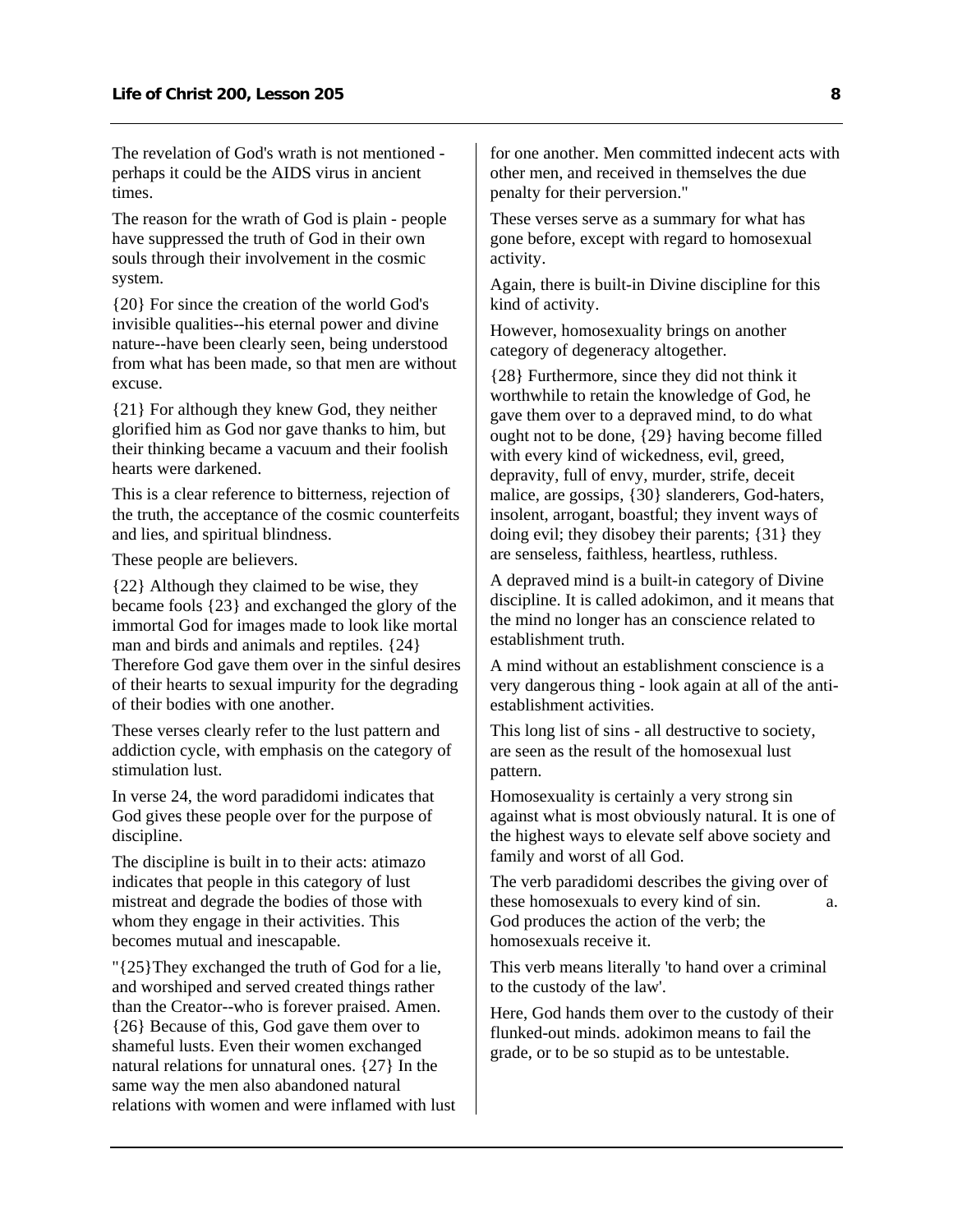<span id="page-10-0"></span>So this is a picture of God leaving homosexual lust pattern idiots to their own conscience, which is just about gone.

The result of the list is varied:

Some things are worse than homosexuality, like murder. In this case homosexuality is a step that makes it easier to murder.

Some things are not worse, but still sins, like envy, strife, etc. Once a really bad thing is done, it is then quite easy to do the less bad. Homosexuality makes it easier to sin the lesser sins.

Verse 32: "who, full-knowing beforehand the righteous decree of God that they who currently practice things like this are deserving of capital punishment, they not only do the same, but also approve of those who practice them."

These homosexuals fully know the righteous decree of God. Righteous decree comes from the Greek word for a commandment that is intrinsically righteous - that stands on its own merit, and is just in the eyes of all.

This verse refers back to the homosexuals last named in verse 28.

The relative pronoun hoitines always seeks the nearest antecedent for its identification, and this would be lust-pattern homosexuals who produce the long list of sins.

This is because it must either refer to just the last sin in the list, or the producer of all the sins of 29- 31. It is the latter.

It is the aorist participle of epiginosko, to fully know something. The aorist participle denotes that the knowledge was acquired before the action that they knew what the penalty was before they did what they did.

This applies to those who currently practice such things.

This comes from the present participle of prasson. It means that the overt act of homosexuality is currently practiced.

'Such things' is the articular pronoun toiauta. It should be translated, 'things like this'. What things? This whole long list? Some of the things on the list? Or the sin which makes one susceptible to them?

Let's put this on hold for a moment...

They who practice things like this are deserving of capital punishment. Now here is something that is clear: axioi thanatou always means deserving of capital punishment.

Many secular writers of ancient Greek employed this phrase, and always it was capital punishment.

In Matthew 26:66 and Mark 14:64, the crowd calls for the capital punishment of Christ, by saying that he deserves death.

In Luke 23:15,22 Pontius Pilate claims that Christ does not deserve capital punishment.

In Matthew 15:4 and Mark 7:10, Christ brings forward an Old Testament death penalty, and treats it as valid for the time. That penalty was death for recalcitrant children, Exodus 21:17.

Matthew 10:21 and Mark 13:12 Christ uses another phrase to show capital punishment when it is undeserved.

In Acts 23:29, Claudius Lysias says that Paul is not axios thanatou.

In 25:11,25 Paul himself claims the same thing.

#### **Oaths**

Matthew 5:33-37, "33 Again you heard that it was said by the ancients, You will not make false oaths, and, You will make your oaths to the Lord. 34 But I say to you, make no oath at all, neither by heaven, because it is the throne of God, 35 nor by earth, because it is the footstool of His feet, nor into Jerusalem, because it is the city of the Great King, 36 nor will you make an oath by your head, because you are not able to make one hair white or black. 37 But let your word be yes, yes, no, no; and what is beyond these is from the evil one."

Outline.

The old Mosaic Establishment Code principles.

The principle of making false oaths.

The principle of making oaths to the Lord.

The new Millennial Establishment Code principles.

The prohibition against any oath.

The list of the most common oaths, and the reason for each prohibition.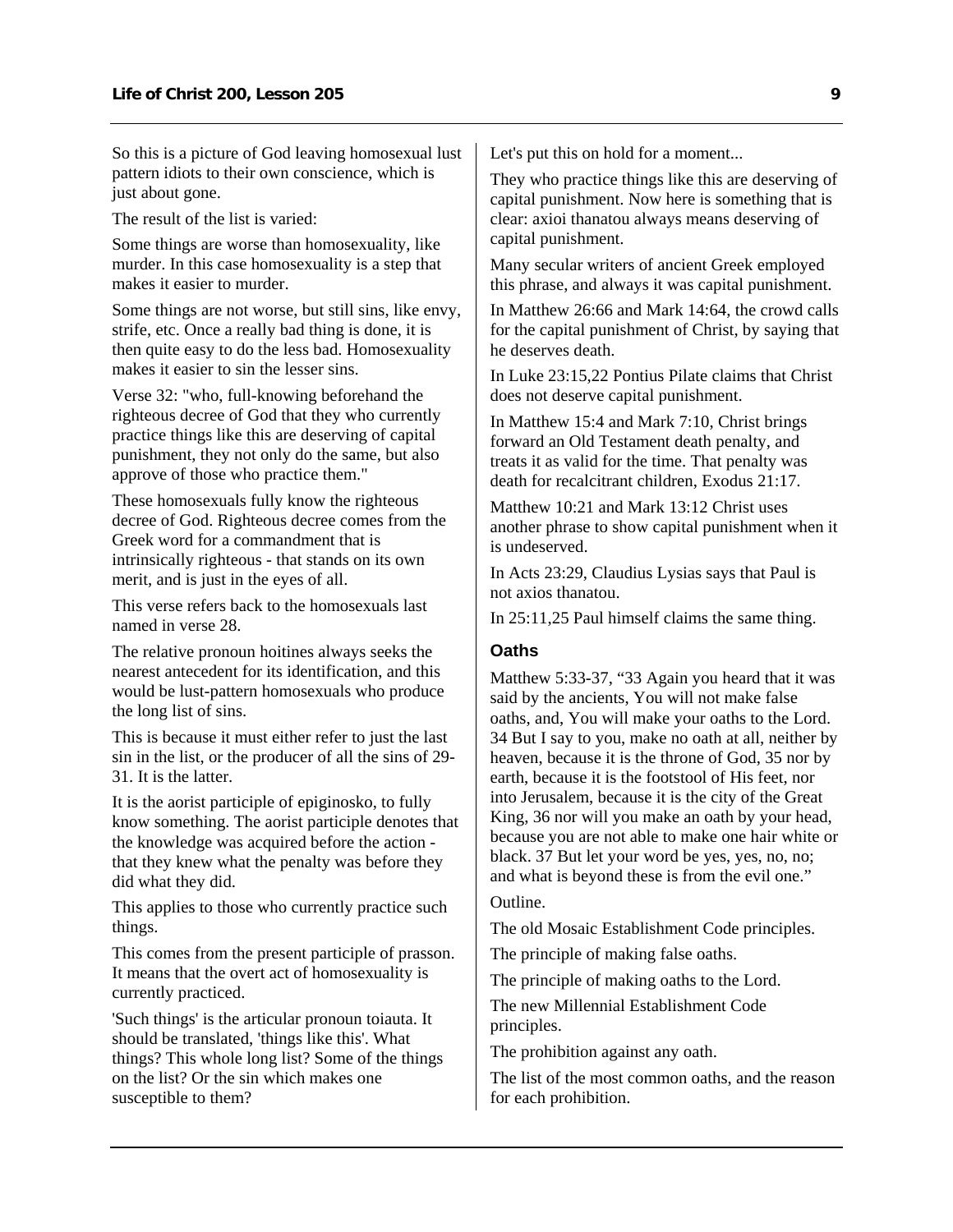Heaven.

Earth.

Into Jerusalem.

Your head.

The new command: just say it.

The Explanation.

The context for this passage comes from several Mosaic passages:

Numbers 30:2, "If a man makes a vow to the Lord, or takes an oath to bind himself with a binding obligation, he shall not violate his word; he shall do according to all that proceeds out of his mouth."

This verse includes two concepts: making a vow to the Lord, and making an oath on a binding contract with another human being.

This is an issue where the character of man must imitate the character of God. God always keeps His word, and for normal function between men, there must also be the keeping of one's word.

Making an oath in a human contract, includes making that oath to God, in imitation of His character. It was rather like taking the oath on the witness stand in our own culture.

This was the consumer protection clause of the Mosaic Law, and as long as the people of Israel loved God, they took this seriously.

Deuteronomy 21:21-23, "When you make a vow to the Lord your God, you shall not delay to pay it, for it would be sin in you, and the Lord your God will surely require it of you. However, if you refrain from vowing, it would not be sin in you. You shall be careful to perform what goes out from your lips, just as you have voluntarily vowed to the Lord you God, what you have promised."

Taking a vow to the Lord was a practice whereby someone would swear by some popular formula to do something for God.

Genesis 28:20-22 contains the oath of Jacob: "Then Jacob made a vow, saying, 'If God will be with me and will keep me on this journey that I take, and will give me food to eat and garments to wear, and I return to my father's house in safety, then the Lord will be my God. And this stone, which I have set up as a pillar, will be God's

house; and of all that Thou dost give me I will surely give a tenth to Thee."

The vow gave an individual an opportunity to imitate God by keeping his own word.

Leviticus 19:12, "And you shall not swear falsely by My name, so as to profane the name of your God; I am the Lord."

This context has a number of miscellaneous commands. This one is in the midst of them.

It is a simple repetition of the others, but gives a little bit more in the way of explanation.

Breaking a vow profanes the name of God. It makes God seem common to unbelievers, because it gives the appearance of a powerless God.

You swear by God's name and do not keep the oath. So you swear and God does not give you the power to keep the oath? Such a weak God.

Bible Oaths Include:

Those of judicial procedure, i.e., the oath in the function of law to determine what is hearsay versus what is evidence.

The oath of allegiance to a sovereign or a superior.

An agreement or stipulation for the performance of an act, Gen 14:22, 24:2.

A vow made in the form of an oath.

A form of oath used frequently in the Bible is "as the Lord lives," found in 1 Sam 14:39, 19:6; 2 Sam 15:21; 1 Kg 18:10.

God's Oath.

Heb 6:16, "For men take an oath by the greater, and to them the oath is given for a confirmation, and that is the end of all dispute."

In other words, in resolving anything, from allegiance to jurisprudence, an oath was used.

To the Jews in Jerusalem in A.D. 67, taking an oath in the name of God was a well known custom for settling a dispute, to confirm a promise, or to resolve some problem in court.

Heb 6:17, "By which solemn oath, God, even more willing to demonstrate to the heirs of the promise the immutability of His decrees, pledged Himself as a guarantee by an oath."

God took an oath as a confirmation or guarantee of His promises, of the validity of Abraham's escrow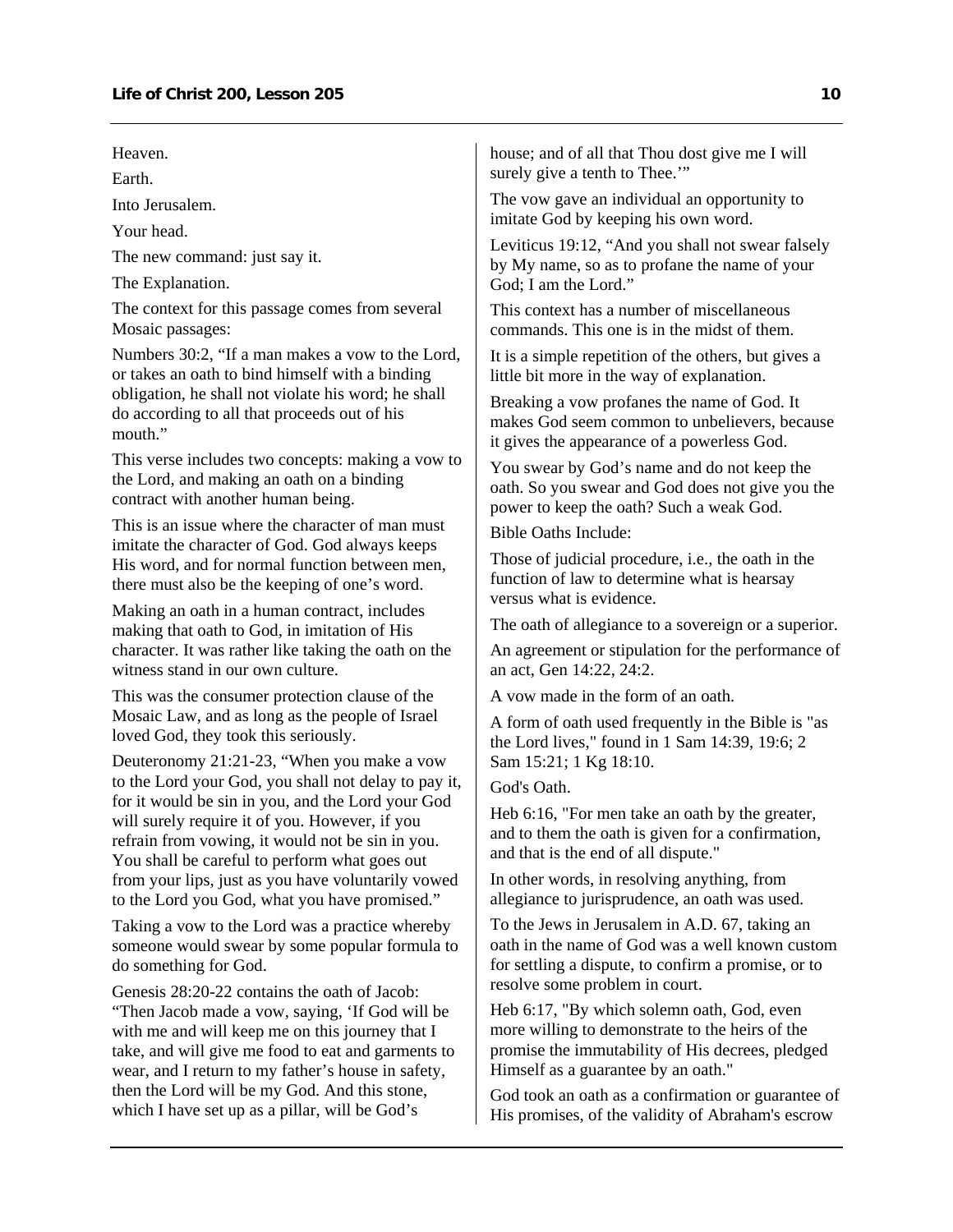blessing. He took an oath that the blessings were there on deposit. But being God, He couldn't take an oath by anyone greater; therefore, He took the oath by Himself.

The first immutable thing is God Himself. The second immutable thing is God's promise.

So when God gives a promise, the fact that HE gives it means that promise carries its own immutability.

The second immutable thing, God's promise in time, is the revelation of what God did for you in eternity past.

Again, there are only two immutable things: what God is, and what God says. God and doctrine are the two immutable things.

God demonstrates to us through doctrine what He did for us in eternity past. There is no way in our minds and in our thinking that we could ever come close to penetrating eternity past. Only God knows what He did, because only He was there. Yet He is willing to demonstrate this to us with something else that is immutable: He reveals it in His Word.

The person of God the Father as the grantor designed our escrow blessings. The revelation about God in the Bible is the means of conveying our escrow blessings to us in time. Why must we have this information? Because without doctrine, we're like a ship without a rudder. We have no true motivation nor any real understanding of how we glorify God.

God is not only immutable, but He is fair. Therefore, He has revealed to us these things pertaining to His plan.

God has a perfect, immutable plan for you. To harness your life to the Immutable is where the blessing and meaning of life begins.

The removal of all oaths for the millennium.

The millennium is a perfect environment, including consumer protection. There is no need for any oath during the millennium.

Christ names all of the popular oaths: heaven, earth, 'into Jerusalem', and 'by my head'.

In each case, He notes why the oath does nothing.

Heaven is the throne of God - there is no oath needed there!

Earth is the footstool for Christ's feet, a clear reference to the millennium. There is no need for oaths during the millennium!

To Jerusalem was an oath sworn during the festal ascent to the Holy City. Jerusalem is the city of the Great King... no need for an oath there.

By my head was another popular oath, but Christ really comes down hard on this one. He makes a statement of grace orientation: swearing by your own head has no power at all!

In the millennium, there will be only 'yes' or 'no' in every dealing.

Anything beyond this is from the evil one.

ADDENDUM: James 5:12, "But before all these, my brothers, do not swear, neither by heaven nor the earth nor any other oath; but let your yes be yes and no, no, in order that you might not fall under judgment."

James considers this very important, because he places it at the top of his list, even though it is much later in his letter. He says pro pantwn de, or 'before all these things'.

He then goes on to paraphrase the sermon on the mount, but he gives a different conclusion.

This different conclusion means that there is a different reason for restraining from oaths during the church age.

The reason for the absence of oaths during the millennium has to do with the ideal conditions of that dispensation. What reason could there be for one if there is no cosmic system? No active demons?

James' conclusion is this: i(/na mh( u(po kri/sin pe/shte.

The i(/na is there to denote that this is a purpose clause. The reason for the prohibition against oaths is about to follow. It is translated 'in order that'.

pe/shte communicates the idea of a figurative fall; a fall from grace if you will.

u(po kri/sin denotes judgment. Let's think this one through. It can be one of two categories of judgments: either God's judgment, or man's.

If this is God's judgment, then swearing an oath during the church age could cause you to lose your reward. Very unlikely.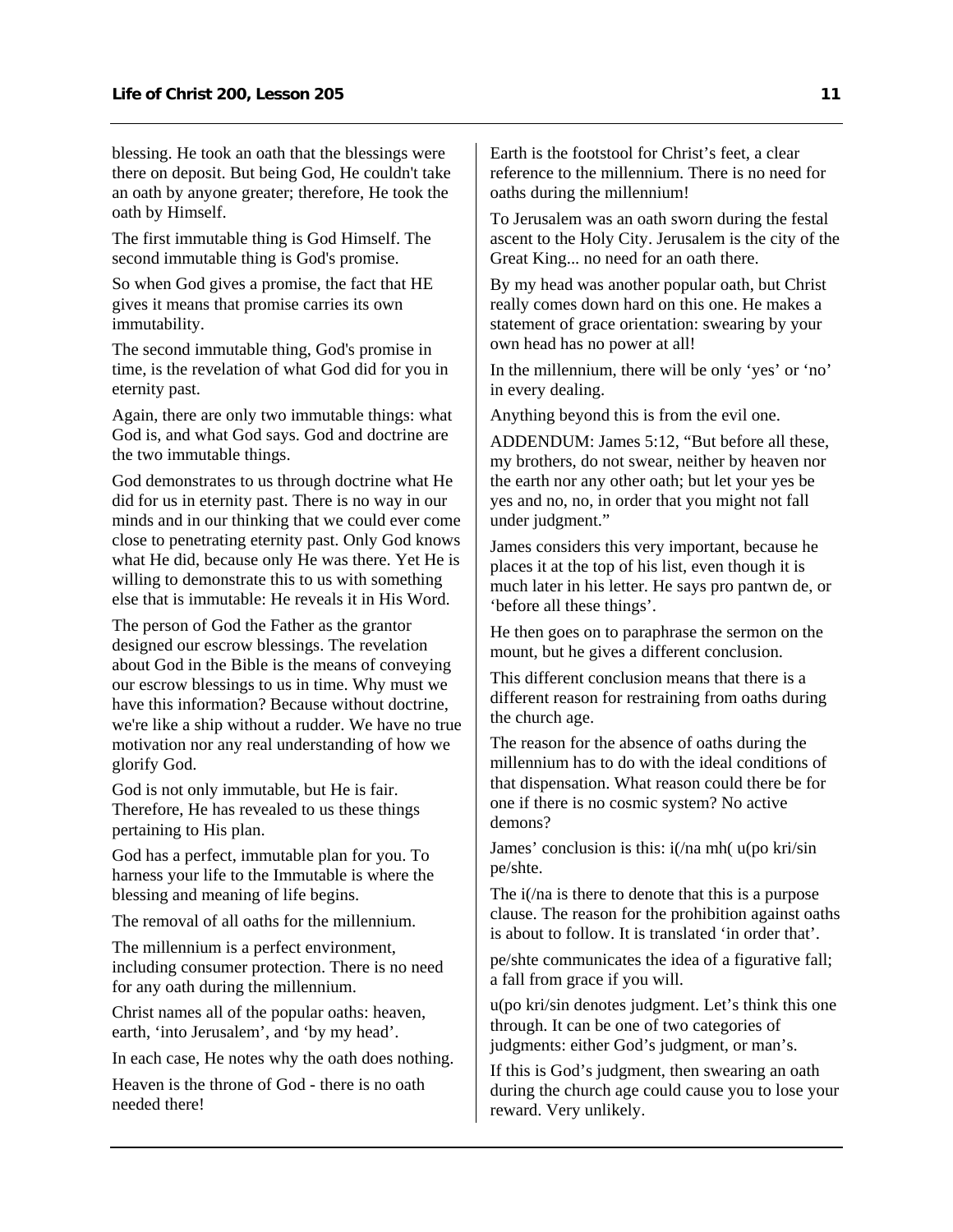<span id="page-13-0"></span>However, if this is man's judgment, then it certainly makes sense. The judgment of the state can be harsh indeed, especially in the area of real estate (boundary agreements) and business contracts.

Since the church age emphasizes the separation of church and state, any oath that combines church and state is a dangerous one indeed.

If you swear an oath before God to keep a business contract, and then the devil's world happens, you are bound to that oath regardless, and it could wind you up in some very hot water with the state.

James' prohibition extends to any matter of the state; any matter where the state could cause you come under its judgment.

Because of this u(po kri/sin, there is a limit to the prohibition. If you want to swear an oath in another matter, then do not worry about it.

This prohibition does not extend to oaths about telling the truth in the courtroom, or to the military oath. Neither one of those can cause you to go to jail if you are an honest person.

#### **Judicial Punishment**

**Introduction** 

The Establishment Code of the Mosaic Law contains a system of judicial punishment for crimes and misdemeanors.

This system is God's prescription for degenerate man. Perfect God took into account the shortcomings of man under the sin nature and in the cosmic system.

God decided to delegate the system to man. That is, to make man responsible for policing himself.

Whenever God delegates responsibility to man, it is so that man might gain an appreciation of God.

God does not feel sorry for himself; he does not need our empathy.

However, our empathy helps us to know God, and we are the infinite gainers.

Furthermore, God allowed Satan control of this world, so that God cannot adjudicate the troubles of man by Himself. He must wait until the millennium to do so.

Although God does not administrate justice Himself, He has given man the responsibility, so that human freedom might be maintained.

Human freedom is the highest priority in the angelic conflict. God provides for its preservation by means of delegated authority.

When delegated authority fails to punish, God is authorized to step in and do the job.

God is just to every human being on an individual basis.

God also punishes nations which fail to be responsible in their appointment to justice.

There is a direct correlation between the nation's pivot of mature believers and how well the nation administrates justice.

As the pivot shrinks, so does the administration of justice. Therefore, God steps in to administrate justice, and preserve freedom through the cycles of discipline.

The cycles of discipline are designed to wake the nation up to its failure to please God.

The cycles of discipline also serve in part to administrate justice in place of the failed justice of the nation.

There are two parts to the Establishment Code related to the administration of justice:

The corporate administration of justice.

The personal administration of justice.

The Law includes provisions for Israel as a client nation unto God. Any matter of punishment for spiritual impropriety was specifically because of Israel's corporate testimony during that dispensation.

Since there is now separation of church and state, the punishments for spiritual impropriety are no longer a part of the establishment code.

These punishments are included in this doctrine only for the sake of completeness and historical heritage. Their inclusion is not to imply their implementation for this dispensation.

In conclusion, the Mosaic Law provides the model for the administration of justice in the devil's world. Any nation may employ it with confidence that it will bear the fruits of domestic peace and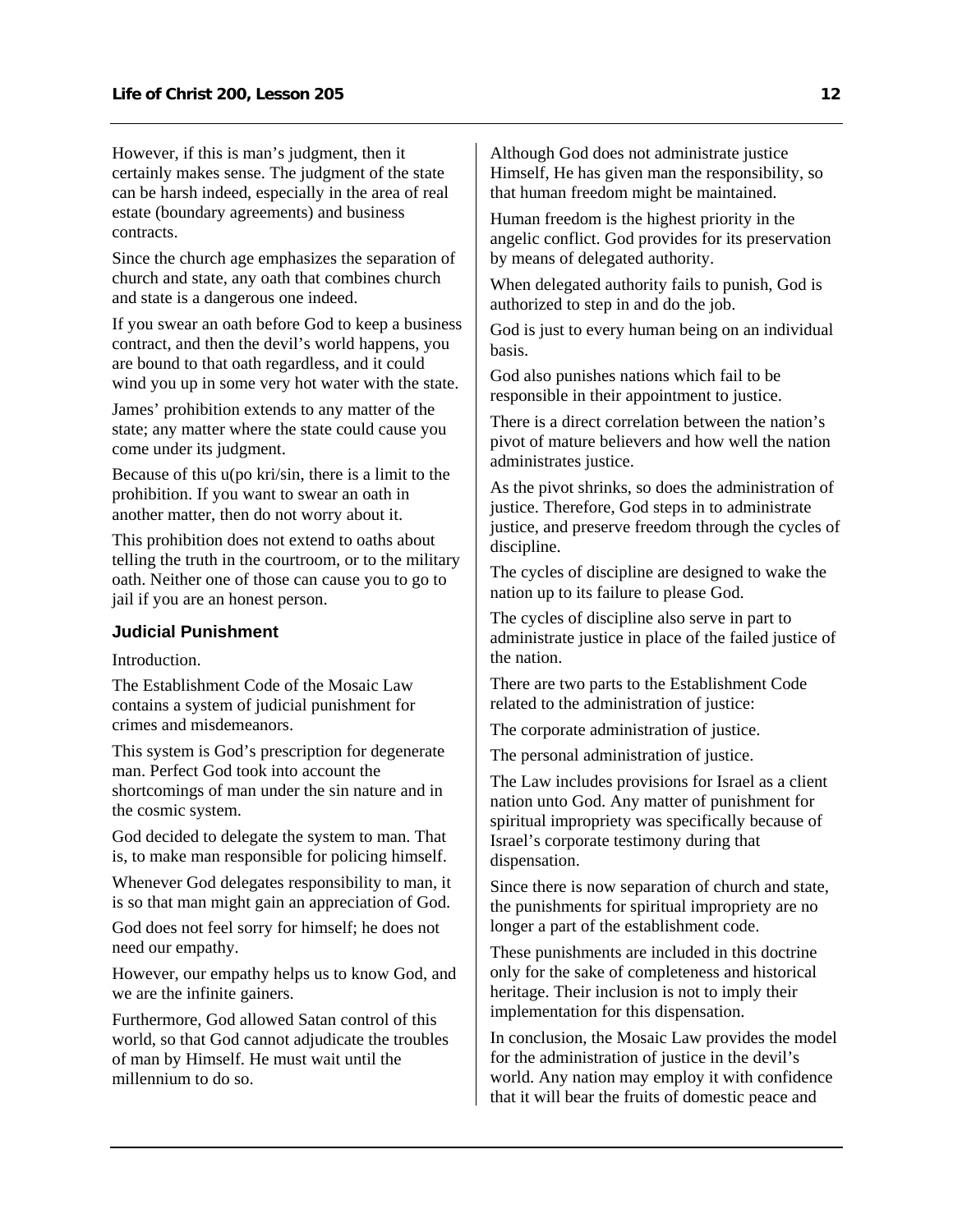prosperity. Leviticus 26:3-6, "If you walk in My statutes and keep My commandments so as to carry them out, then I shall give you rains in their season, so that the land will yield its produce and the trees of the field will bear their fruit. Indeed, your threshing will last for you until grape gathering, and grape gathering will last until sowing time. You will thus eat your food to the full and live securely in your land. I shall also grant peace in the land, so that you may lie down with no one making you tremble. I shall also eliminate harmful beasts from the land, and no sword will pass through your land."

The acceptability of the Mosaic Establishment Code correlates directly to the pivot.

The greater the pivot, the more acceptable this code will be, and vice versa.

Relationship with God makes this covenant of laws a good thing to the people.

Employment of this set of laws causes a national testimony, Leviticus 26:11-12, "[If you walk in My statutes and keep My commandments so as to carry them out...] ...I will make My dwelling among you, and My soul will not reject you. I will also walk among you and be your God, and you shall be My people."

Obedience does not bring relationship with God, but relationship with God brings obedience.

Obedience does result in testimony, and obedience on a national scale does bring international impact.

However, this is not the dispensation of corporate testimony, so that this function is limited.

The Corporate Administration of Justice.

The rules of jurisprudence.

For ANY sin to be considered true, there must be at least two eyewitnesses to the act, and usually the Bible prefers three - Deuteronomy 17:6: "On the oral testimony of two witnesses or three witnesses, he who is to die shall be put to death; he shall not be put to death on the oral testimony of one witness."

If you are the only eyewitness to an act, you cannot come to the conclusion that what you saw is true; the requirement for two witnesses testifies to the untrustable nature of your senses, and to the sin nature in man.

Again, you are not allowed to conclude that a sin has transpired.

The Bible does not make much room for the use of physical or circumstantial evidence; eyewitnesses are required. This is the key to a speedy trial.

Therefore, if there is insufficient evidence, you must leave the matter to the supreme court of heaven.

Guilty pleas require no eyewitnesses.

False witness is the submission of evidence or testimony in a court of law, which is known by the witness to be false at the time that he gives it.

The evidence or testimony may be of any make-up - oral, written, or even physical. Exodus 20:16; Deuteronomy 5:20: "You shall not bear false witness against your neighbor."

The penalty for false witness is commensurate with the accusation; it goes all the way to capital punishment - Deuteronomy 19:15-21: "A single witness shall not rise up against a man on account of any iniquity or any sin which he has committed; on the oral testimony of two or three witnesses a matter shall be confirmed. If a malicious witness rises up against a man to accuse him of wrongdoing, then both the men who have the dispute shall stand before the Lord, before the priests and the judges who will be in office in those days. And the judges shall investigate thoroughly; and if the witness is a false witness and he has accused his brother falsely, then you shall do to him just as he had intended to do to his brother. Thus you shall purge the evil from among you. And the rest will hear and be afraid, and will never again do such an evil thing among you. Thus you shall not show pity: life for life, eye for eye, tooth for tooth, hand for hand, foot for foot."

Similar to false witness is the refusal to testify.

The refusal to testify is a serious matter in the legal context of Israel. If a witness knows the truth, but refuses to speak under oath, he has done something tantamount to false witness.

The one who refused to testify was considered an accessory to the crime, and was punishable as such.

Prov 29:24: "He who is a partner with a thief hates his own life; He hears the oath but tells nothing."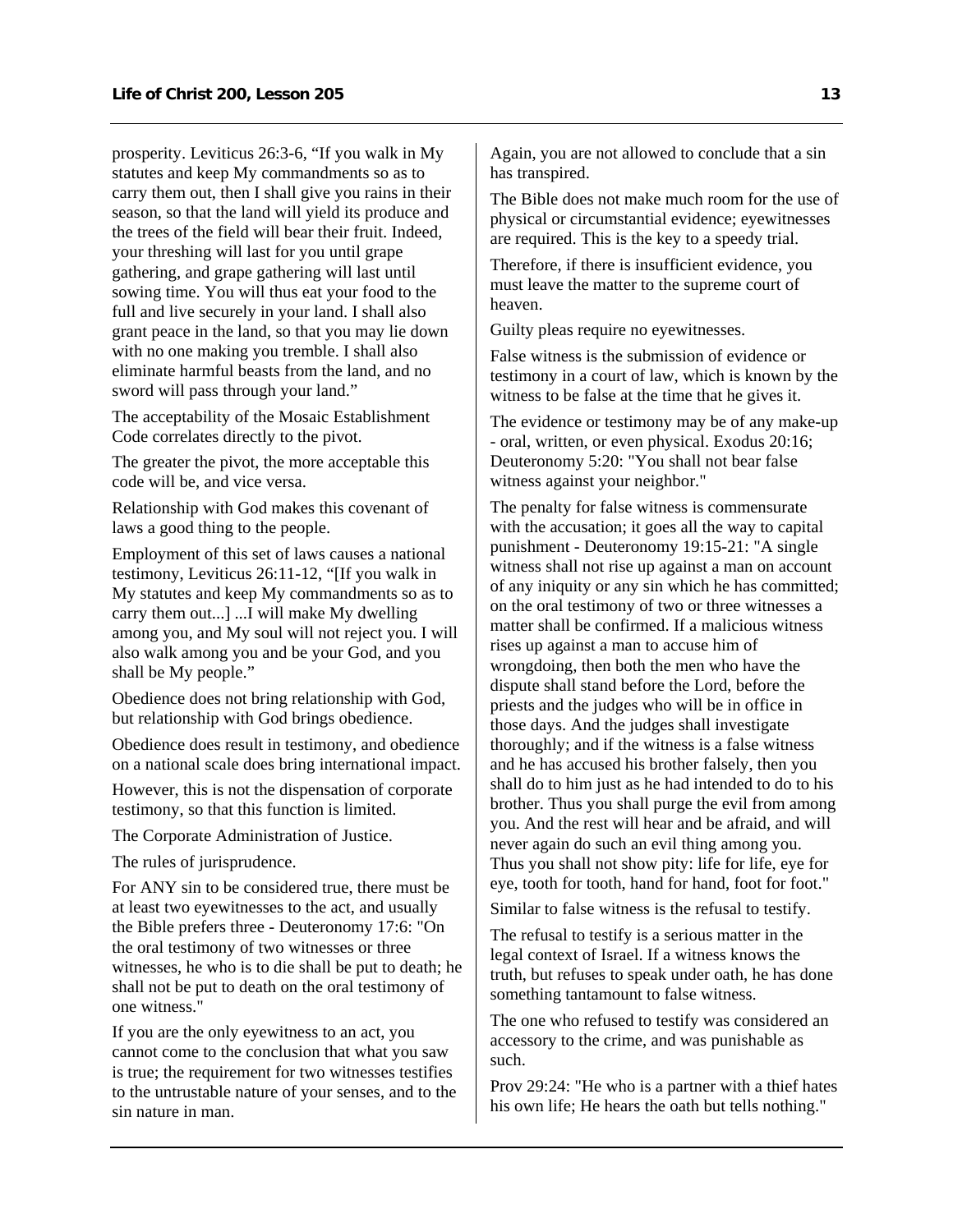Lev 5:1: "Now if a person sins, after he hears a public adjuration to testify, when he is a witness, whether he has seen or otherwise known, if he does not tell it, then he will bear his guilt."

The punishments.

Offenses requiring capital punishment:

Striking or cursing a parent, Exodus 21:15,17. The strike must be with intent to cause violent harm, which is the meaning of NAKAH. The curse is a severe verbal reviling.

Blasphemy, which is cursing the name of God the verbal expression of extreme bitterness, Leviticus 24:14,16,23; 1 Kings 21:13. This is not simply taking the Lord's name in vain. Interestingly, this was the charge brought against Christ for which He was crucified.

Profaning the Sabbath, Exodus 31:14f; 35:2; Numbers 15:32-36.

'Profane' comes from the Hebrew verb HALAL.

HALAL means to violate in a sexual sense. It is also employed to denote someone who is impure because they have touched the dead.

The Sabbath was Holy because it was the appointed time to spend with God. All concentration on the Sabbath day was to be directed toward Him.

Doing something on the Sabbath that was a distraction from learning about and worshipping God was tantamount to blasphemy, and considered a capital offense.

Witchcraft and False Prophecy, Exodus 22:18; Leviticus 20:27; Deuteronomy 13:1-5; 18:20; 1 Samuel 28:3,9.

Adultery, Leviticus 20:10-12; Deuteronomy 22:22.

Unchastity. This is the area of sexual intercourse apart from the involvement of a married person.

Pre-marital sex, Deuteronomy 22:13-21. If a woman is proved to not be a virgin on her wedding night, then her husband may prove the charge, and have her put to death. Pre-marital sex is still intercourse with someone else's partner in life, even though that has not been revealed by God.

Sex with a betrothed, or engaged person, Deuteronomy 22:23-24.

3. Pre-marital sex with a priest's daughter, Leviticus 21:9.

Rape, Deuteronomy 22:25.

Incest, homosexuality, and bestiality, Exodus 22:19; Leviticus 20:11-17.

Abducting people for slavery, Exodus 21:16; Deuteronomy 24:7.

Idolatry, Leviticus 20:1-5; Deuteronomy 13:2-19;  $17:2 - 7$ .

False witnessing in capital cases, Deuteronomy 19:16,19.

Murder, Exodus 21:12; Leviticus 24:17; Numbers 35:16-21.

The penalty of being 'cut off from the people'.

This is a simple synonym for capital punishment.

The crimes listed under this synonym are as follows:

Defiance of authority, Numbers 15:30-31.

Incest, Leviticus 18:6-23,29.

Uncircumcision, Genesis 17:14.

Neglect of the Passover, Numbers 19:13; eating leavened bread on the Passover, Exodus 12:15,19.

Sabbath breaking, Exodus 31:14.

Improper observance of the Day of Atonement, Leviticus 23:26-30.

The practice of child sacrifice, Leviticus 20:3.

Witchcraft, Leviticus 20:6.

Violating the sacrifices by eating the fat, Leviticus 7:25, or eating the blood, Leviticus 7:27; 17:14, eating when the eater is unclean, Leviticus 7:20, 22:3-6, eating a sacrifice late, Leviticus 19:5-8.

10. General neglect of purification, Numbers 19:13,20 and other improper procedures, Leviticus 17:3f; 17:8f.

Methods of capital punishment.

Stoning was the most common mode of execution. By including many people in the execution, there was a strong impression of corporate culpability in the crime. God designed this to be a tool for the creation of positive peer pressure.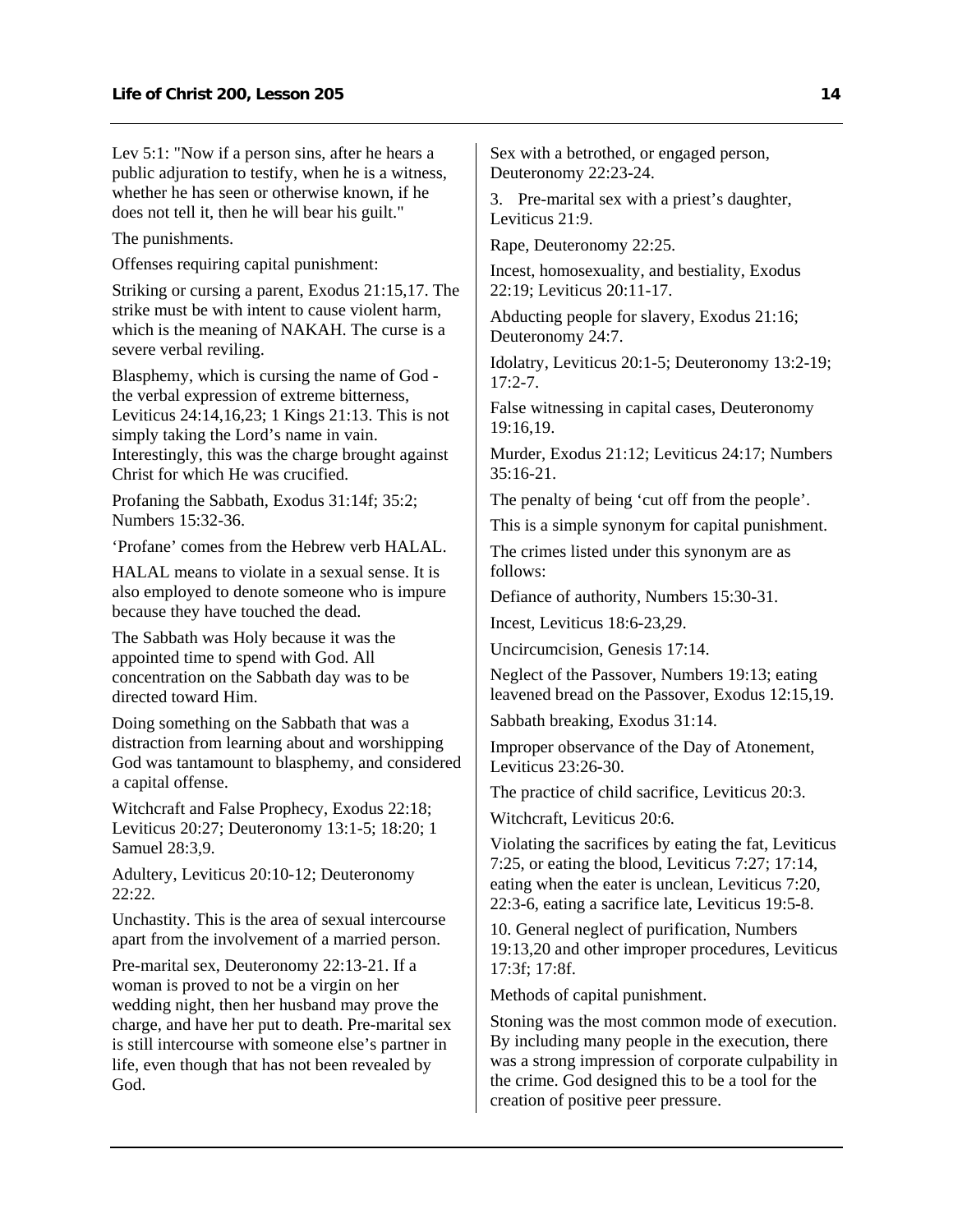In some cases, the bodies of the victims were incinerated, so as to obliterate their memory from the people, Leviticus 20:4; Leviticus 21:9.

In later times, execution was done by means of beheading, 2 Samuel 16:9; 2 Kings 6:31f.

Other penalties, not requiring death.

Flogging, for the loser in a civil dispute, Deuteronomy 25:1-3.

Monetary restitution for any breaking of a Holy thing, Leviticus 5:15-16. But no other fines are a part of the Mosaic Law.

Imprisonment was never a part of the Law, except for detention before and during a trial. Although it is mentioned often in the Bible, it is never commanded!

Imprisonment does not reform criminals; it makes them better at what they do.

Imprisonment does not make restitution; it gives security to those who are imprisoned.

Imprisonment is a paradox. It is not required in a society that is virtuous enough to execute true menaces to society. It only seems a necessity when virtue is breached.

Imprisonment is one of the greatest wastes of money in our country.

Mutilation was authorized for one crime only, Deuteronomy 25:11, "If two men, a man and his countryman, are struggling together, and the wife of one comes near to deliver her husband from the hand of the one who is tricking him, and puts out her hand and seizes his genitals, then you shall cut off her hand; you shall not show pity."

Restitution for theft, Exodus 22:1-4,9.

The Mosaic Law reaches a pinnacle of common sense genius here.

When a theft occurs, there is a system whereby the convicted thief must pay his victim more than what was originally stolen.

The system:

If the thief has not sold or slaughtered or destroyed what was stolen, he is to pay double.

If the thief has sold or slaughtered or destroyed what was stolen, then:

For an ox, he must pay five oxen.

For a sheep, he must pay four sheep.

If anyone is caught with stolen property, he will pay double.

Furthermore, killing a thief while he is in the process of his crimes is completely authorized.

Restitution for carelessness, Exodus 22:5-6.

Payment in kind is required when carelessness causes someone's property to be destroyed.

Payment in kind is a fair method for liability.

The Law Regarding Self-Defense. Exodus 21:23- 25; Leviticus 24:19-22; Deuteronomy 19:21; Matthew 5:38-42.

It is natural that law enforcement officials cannot be on the scene of every crime.

The Mosaic Law fairly delegates authority to citizens regarding self-defense, so that criminals might be caught and stopped in the act of their crimes.

The three citations of the lex talionis have to do with personal restitution. It is clear from each that this is so.

The lex talionis is set up this way so as to provide satisfaction in the case of personal injury.

The satisfaction keeps the Hatfields and McCoys from occurring. If there is justice and satisfaction, then there is no need for an ongoing feud.

But Christ puts a new twist on the Lex Talionis when He interprets it.

"38 You heard that it was said, An eye for an eye, and, a tooth for a tooth. 39 But I myself say to you do not stand against evil; but whoever slaps you on your right cheek, turn to him also the left; 40 And while someone wishes to sue you and to take your shirt, give to him also your coat; 41 and whoever presses you into service for one mile, go with him two; 42 give to the one who asks you, and do not turn away the one who wishes to borrow from you."

This interpretation concentrates not on restitution, but self-defense.

First comes the quotation of the Lex Talionis, usually taken on the corporate side of defense against crime.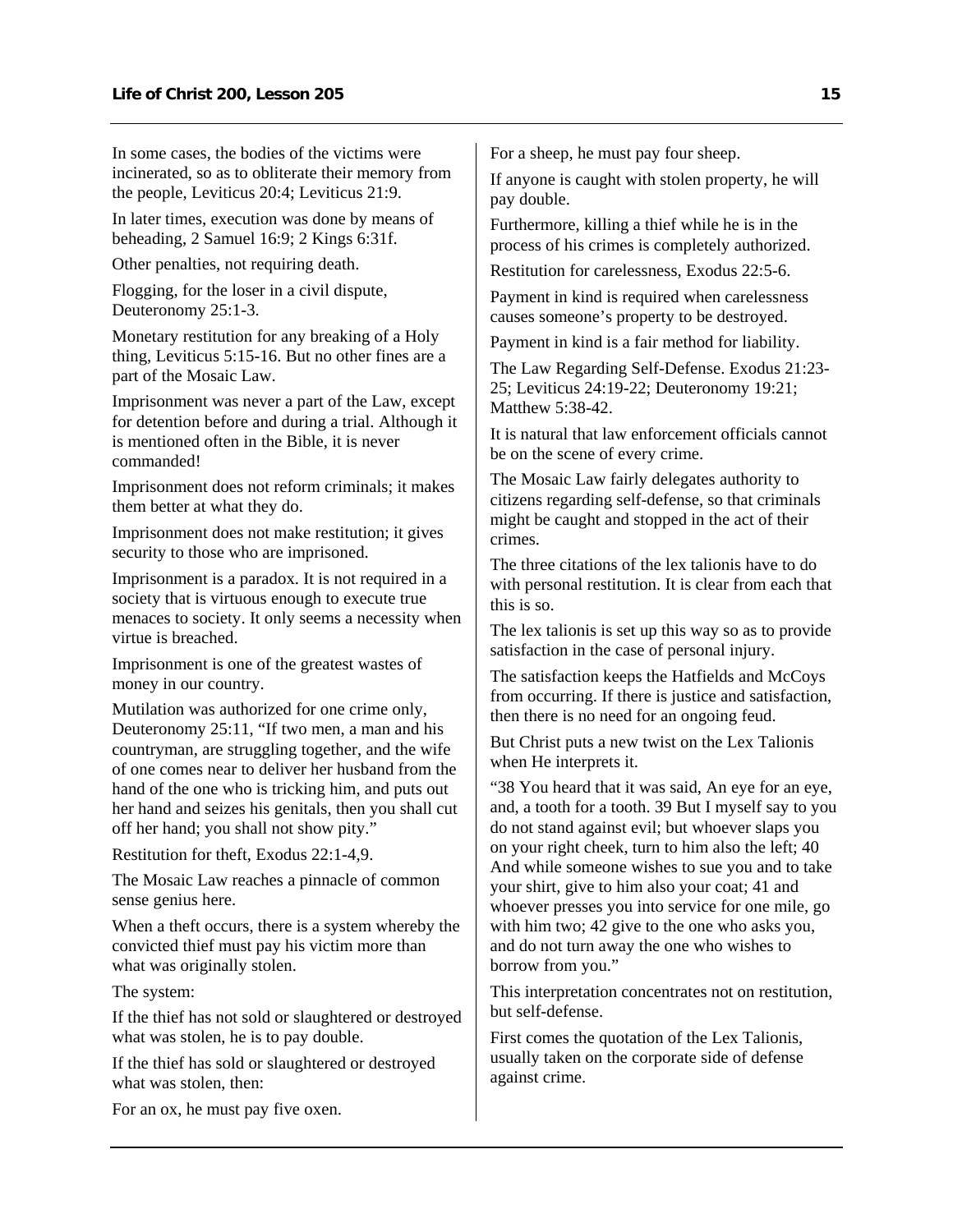The corporate side is the side where proper jurisprudence must take place; where the rules for evidence must be obeyed; and where properly convicted criminals are given their just due.

But the personal side of the Lex Talionis has to do with the exigencies of the situation.

The general rule is that you are allowed to defend yourself with force equal to the threat against you.

This general rule applies only if the threat cannot be stopped in a timely manner by corporate measures, i.e., the police officer, or others from the general populace.

Both of these systems of protection against crime are sides to the same coin. The citizen is authorized to act for the state when the state cannot act in time.

The state is considered to be preferred for the prevention of crime.

Although the Roman Law was good, and although there was much restraint on crime in Israel during the time of Christ, there were still times when the criminal element took advantage of innocent victims.

Because of this, it would be natural for Christ's audience to balk at what He was suggesting: that they refrain even from self-defense.

However, since the system of justice will be so swift and sure during His millennial reign, there will be no need for the self-defense provisions of the Mosaic Law.

Now the first crime mentioned is violence. If someone strikes you, you are not to reply in kind. In fact, Christ will handle things.

The second has to do with a frivolous lawsuit. If someone tries to redistribute your wealth, you would normally fight them tooth and nail in the courtroom.

But, in the millennium, there is no need for that. Christ is the perfect judge, and in His kingdom He judges with perfect fairness and immediacy. You money and property is safe in the millennium.

Being pressed into service was a problem with Rome. aggareu/sei is literally press into service.

It is well-documented that the Romans took advantage of their occupation of Jewish land. They had much power because of their military domination of the region, and the Roman soldier was not above abusing that power.

Therefore, it was common for Jewish citizens to be pressed into service, both when the Roman military had a legitimate need, and when it did not.

In the millennium, being pressed into service will always come about because of legitimate need, and therefore Christ calls for enthusiastic volunteer service.

Finally, there is the idea of legitimate need. In the millennium, when your neighbor needs something, he legitimately needs it.

There will be no lending business during the millennium. What is legitimately needed will be freely given.

And, the lender need have no worry about the payback, because Christ is on the throne.

Today, we have a system whereby interest is charged on loans, so that the borrower will be encouraged to pay back the money. No need for that when Christ rules.

Let me be clear: there is no compulsion for you to lend money to anyone during the church age. It is a choice that you make based on your wisdom.

Our twisted system: a review.

We fail in the area of jurisprudence.

Trials are much too long.

There is way to much poor evidence allowed in the courtroom.

Too many criminals are released on technicalities.

We fail in the area of judicial punishment.

The prison system is an utter failure. The Bible points out that the only need for prison is to hold suspected criminals for a very short time, until they are tried.

The failure to apply capital punishment where it is deserved is an utter disgrace.

Church Age Distinctions.

The nation is independent from the church during this dispensation.

As such, what the nation chooses for its establishment doctrines is not a function of the church. The system of judicial punishment,